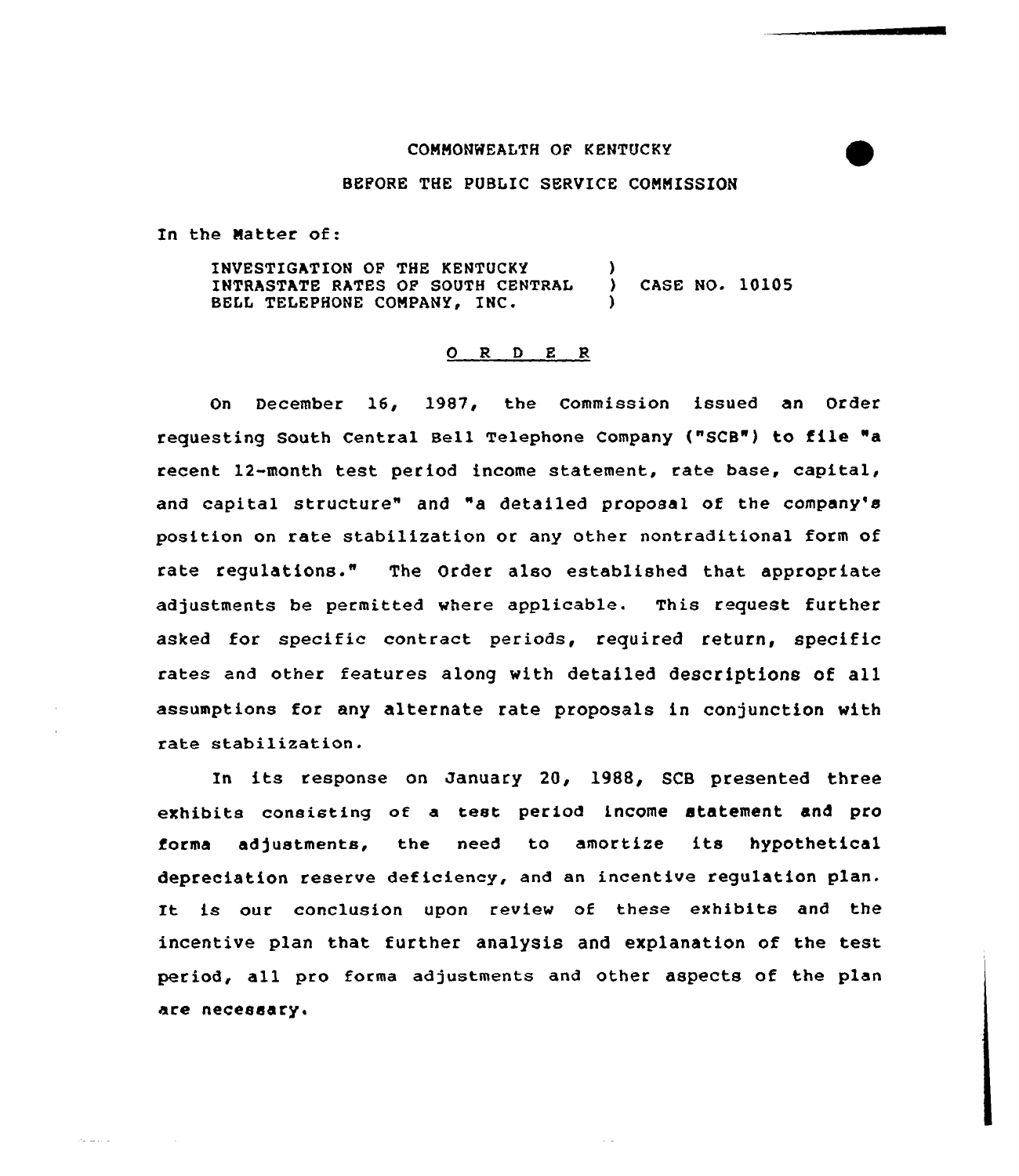IT IS THEREFORE ORDERED that SCB shall file an original and 17 copies of the following information with the Commission, with a copy to all parties of record, not later than March 18, 1988. In the event that a response to individual items becomes extraordinarily voluminous SCB shall file an original and tvo copies of that response with applicable explanation in all other copies, with a copy to all parties of record. Each copy of the data requested should be placed in a bound volume vith each item tabbed. When a number of sheets are required for an item, each sheet should be appropriately indexed, for example, Item 1(a), Sheet 2 of 6. Include with each response the name of the witness vho vill be responsible for responding to questions relating to the information provided. Careful attention should be given to copied material to insure that it is legible. When applicable, the information requested herein should be provided for total company, total Kentucky and jurisdictional operations on an independent basis with each specifically identified. If the information cannot be provided by this date, a motion for an extension of time must be submitted stating the reason for the delay and the date by which the information can be furnished. The commission vill give due consideration to such motions.

l. Capital structure at the end of each of the periods as shown in Format 1, Schedules <sup>1</sup> and 2.

2.  $a.$  Provide a list of all outstanding issues of longterm debt as of the end of the latest calendar year and the end of the test period together with the related information as shown in

 $-2-$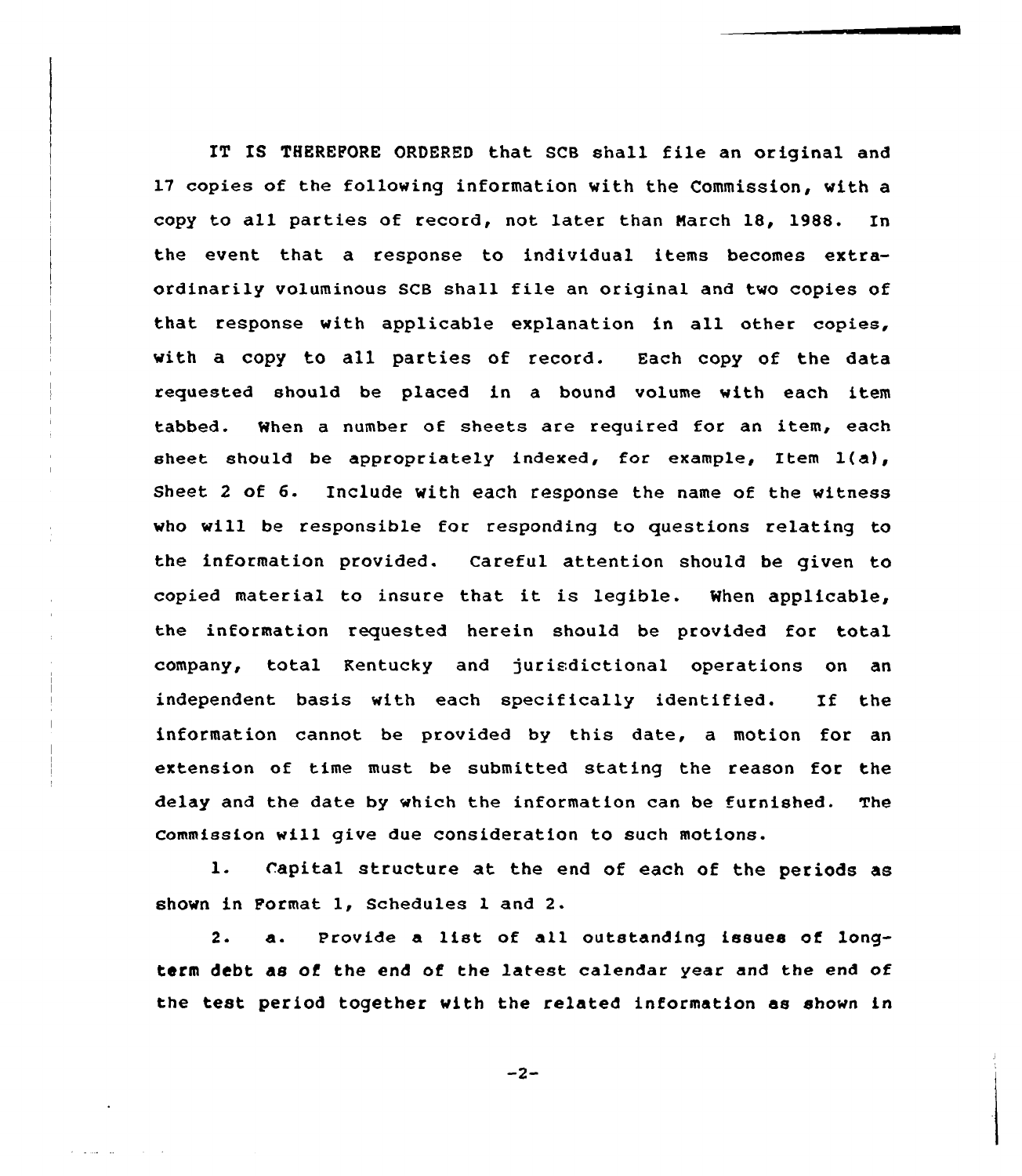Format 2a, Schedules l, <sup>2</sup> and 3. <sup>A</sup> separate schedule is to be provided for each time period. Report in Column {k) of Format 2a, Schedule 2, the actual dollar amount of debt cost for the test period. Compute the actual and annualized composite debt cost rates and report them in Column {)) of Format 2a, Schedule 2.

b. Provide an analysis of end of period short-term debt and a calculation of the average and end-of-period cost rates as shown in Format 2b.

3. Provide <sup>a</sup> list of all outstanding issues of preferred stock as of the end of the latest calendar year and the end of the test period as shown in Format 3, Schedules <sup>1</sup> and 2. <sup>A</sup> separate schedule is to be provided for each time period. Report in Column (h) of Format 3, Schedule 2, the actual dollar amount of preferred stock cost accrued and/or paid during the test period. Compute the actual and annualized preferred stock cost rate and report the results in Column {h) of Format 3, Schedule 2.

4. a. Provide a listing of all issues of common stock in the primary market during the most recent 10-year period as shown in Format 4a.

b. Provide the common stock information on a quarterly and yearly basis for the most recent 5 calendar years available, and through the latest available quarter as shown in Format 4b.

C. Provide monthly market price figures for common stock for each month during the most recent 5-year period and for the months through the date the application is filed as shown in Format 4c. Provide a listing of all stock splits by date and type.

 $-3-$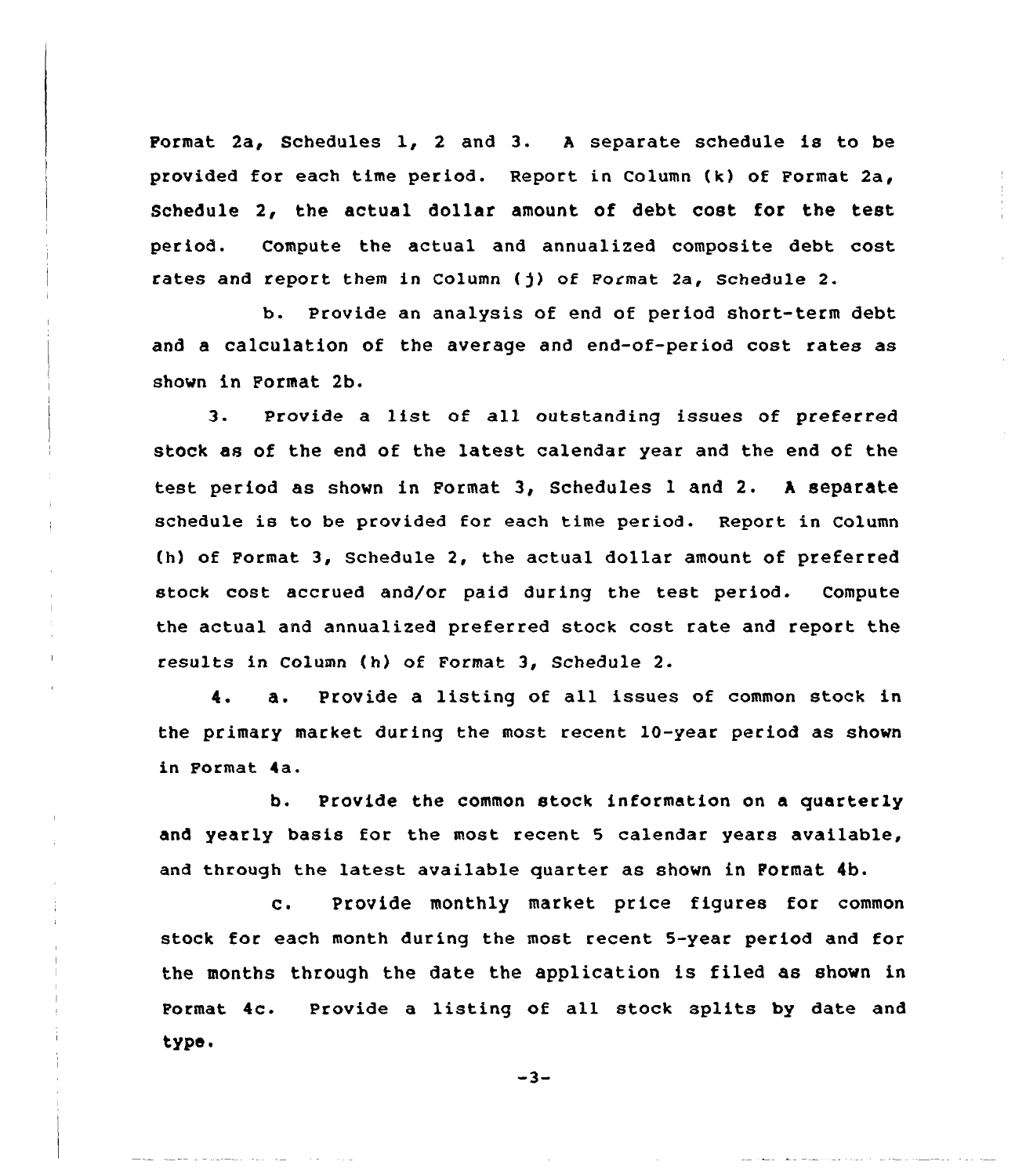5. Provide a computation of fixed charge coverage ratios for the 10 most recent calendar years and for the test period as shown in Format 5.

6. Provide a detailed analysis of the retained earnings account for the test period and the 12-month period immediately preceding the test period.

7. Provide rates of return in Format <sup>7</sup> attached.

8. Provide <sup>a</sup> calculation of the 10.95 percent level shown on page 1 of Exhibit A.

9. <sup>A</sup> footnote to page <sup>2</sup> indicates that SCB has continued its traditional normalization to net operating income based on the growth in access lines, a methodology rejected in the last case. Please provide an analysis of revenues on a category-by-category and month-by-month basis for the test period.

10. Please explain in full detail how the refund of Louisiana revenues vill have an impact upon Kentucky income taxes. Also, explain vhy a 39.95 percent federal tax rate is used vhen the adjustments took place prior to the Tax Reform Act of 1986.

ll. Provide further narrative explanation of adjustment <sup>28</sup> of Exhibit <sup>A</sup> concerning the antitrust suit. Does this reflect the anticipated liability in 1986? Has the final accounting been settled?

12. Provide legible copies of pages 15 and 16 of Exhibit A.

13. Explain "record only rate" (page 17 of Exhibit A} and an explanation of the 7.4 percent and 6.1 percent increases described therein.

 $-4-$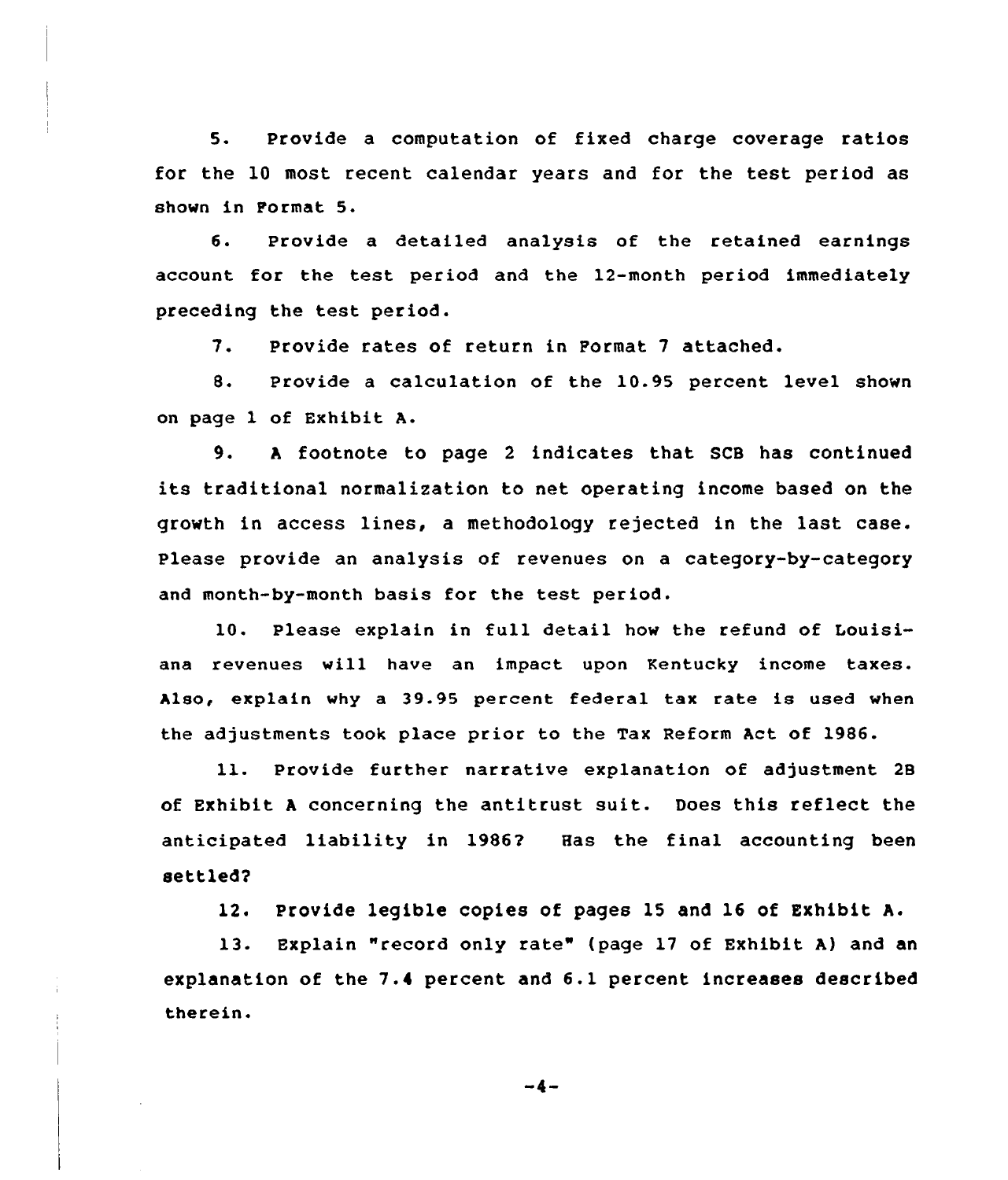14. Please explain the significance of the aggregate lump sums on page 17 of Exhibit A.

15. For page 18 of Exhibit A, provide the before and after base rates and the percentage increase.

16. Provide a detailed explanation of the significance of adjustment 2D of Exhibit A.

17. Provide an explanation for <sup>48</sup> percent being used for scB's portion for Bellsouth services. Has this factor changed during recent periods? (It is recalled that 45 percent was used in the last case.)

18. Provide an explanation of the VSXPP adjustment 2E and what the adjustment should accomplish.

19. provide overtime levels for the past <sup>3</sup> calendar years using the same format provided as shown on page 33 of Exhibit A. Also provide a legible copy of this page.

20. Provide an explanation of the revenue requirement impact to rate base as shown on page 49, Exhibit A, Line 14, and SCB's reasoning for this adjustment when the base denominator is total capitalization, not rate base.

21. Provide statements A, 8, <sup>C</sup> and <sup>D</sup> in the same form as provided the Commission in its filing for 3-way represcription for the period ending October 31, 1987, with and without amortization of any theoretical reserve deficiency using depreciation parameters agreed to in the most recent 3-way represcription.

22. Also provide similar statements for periods ending June 30 and December 31, 1988, 1989, and 1990, on an estimated basis recognizing all projected construction and retirements. Details

 $-5-$ 

المستحدث والمتحدث والأقراء والمد

المتحدث والمستشفين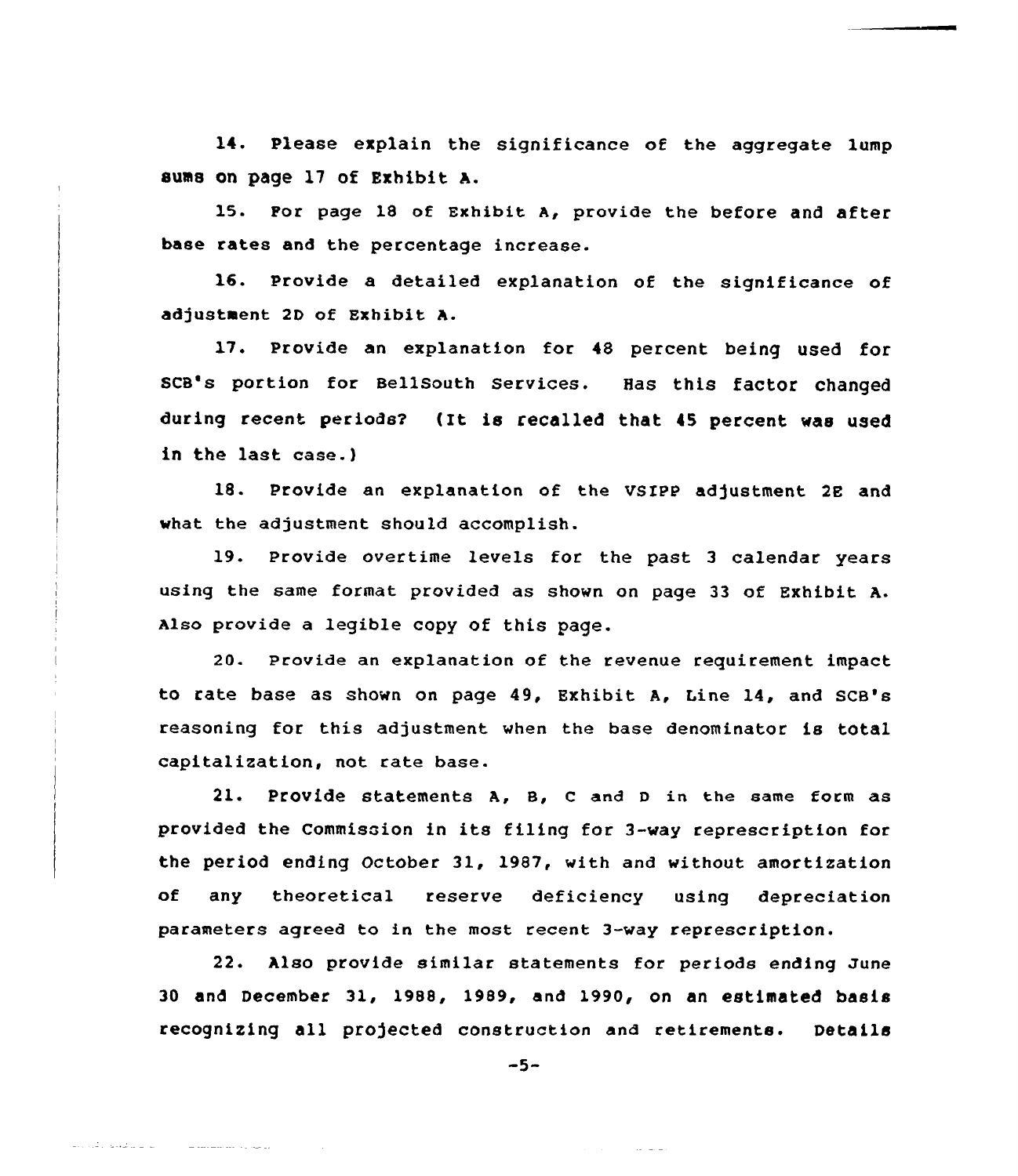of these projections should also be provided including cumulative additions and retirements by plant accounts for the same periods.

23. Identify all central office switching equipment replacements occurring during the periods as identified in question 22. Provide specific engineering economic studies used in making those investment decisions. The information should include, at a minimum, the discounted cash flow analysis for the alternatives considered.

24. Provide the impact on net operating income assuming the effective date of the represcribed depreciation parameter is January 1, 1987, assuming both amortization and no amortization.

25. Provide income statements for each month of the test period. The statements should contain sufficient detail as to enable determination of local, access, toll and miscellaneous revenues, maintenance, traffic, commercial, administrative and other operating expenses, local and other operating taxes, state income tax, and federal income tax. In addition provide adjustments necessary for tax calculation including but not limited to miscellaneous income charges, net tax adds and deducts, interest expense and Federal Income Tax credits.

26. Provide a complete narrative explanation of each line item on page 52 of Exhibit A. Please explain the "NR" flow-thru, line 14.

27. Explain the sudden decline in the level of IDC, i.e., <sup>a</sup> reduction from \$1,171,000 to \$245,000.

 $-6-$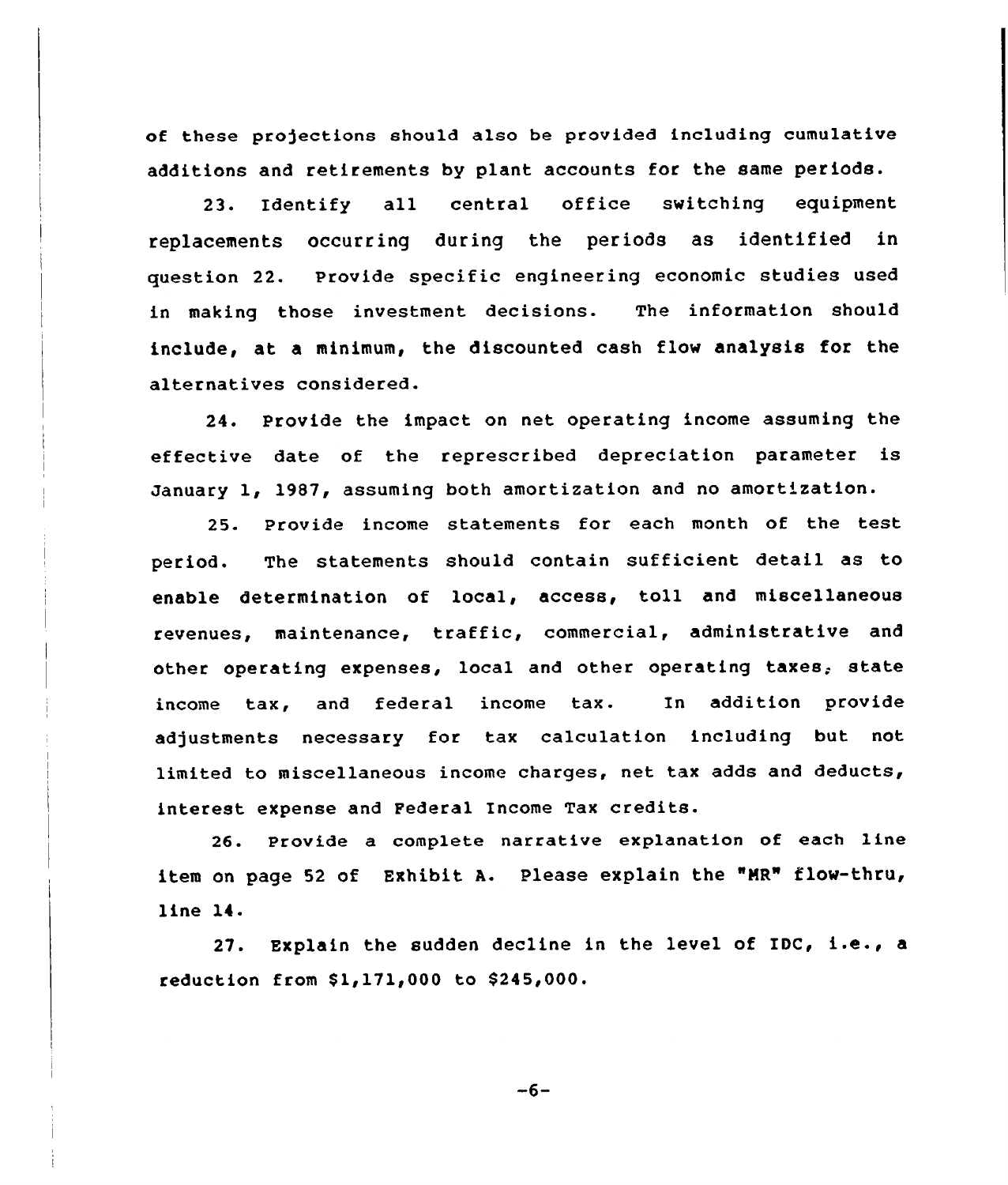28. Per Exhibit A, page 60, line 6, explain the difference in the \$7.5 million used in this filing and the \$6.1 million used in the Commission's Order dated December 9, 1987, Case No. 8838. $^1$ 

29. Provide a complete explanation of all exhibits supplied in support of the adjustment 12C, Part 32 USoA and GAAP including all assumptions and the use of a 20-year forecast.

30. In SCB's response to questions in Administrative Case No.  $310.$ <sup>2</sup> it was estimated that implementation of the USoA and GAAP would impact revenue requirements by approximately \$6.9 million on an intrastate basis; however, the estimate presented on page 62 of Exhibit A is \$12.1 million. Provide a full explanation of the changes which led to the higher estimate and a comparison between the two estimates.

31. Per adjustment 128, April 1988 management salaries adjustment, explain why the base calculation was determined using actual April 1987 data. Also provide an explanation of the selection of 9 months for this adjustment. Also, provide this information for adjustment  $12I.$  Is either of the adjustment known or measurable2

32. Provide an explanation of adjustment 12J and the use of a 25 percent factor.

÷

 $\overline{2}$ Adoption Of a New Uniform System of Accounts Por Kentucky Telephone Companies.<br>-7-

 $\mathbf{1}$ An Investigation of Toll and Access Charge Pricing and Toll Settlement Agreements for Telephone Utilities Pursuant to Changes to be Effective January  $1$ , 1984.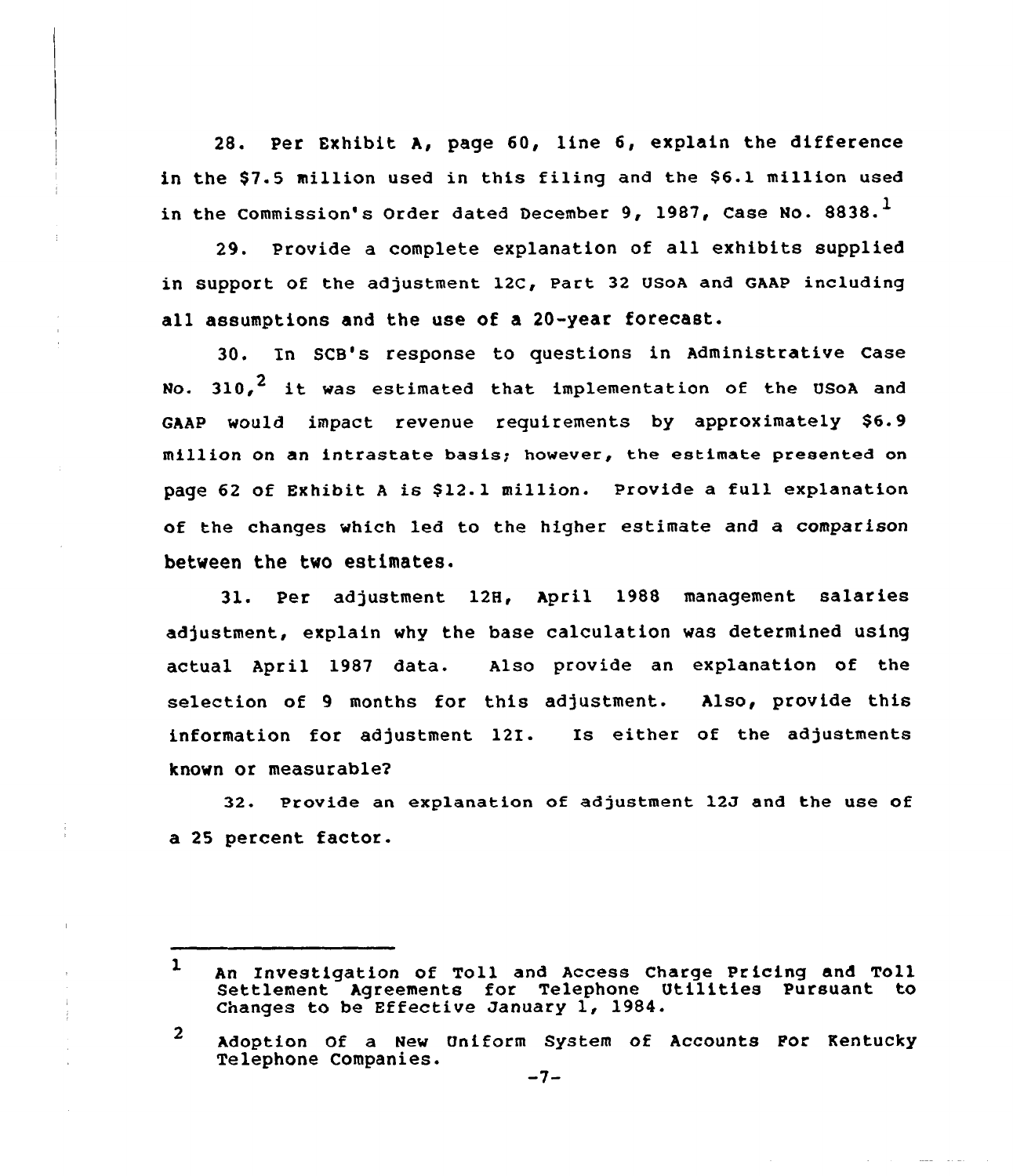33. Provide the actual amount of employee concessions, lobbying costs, and advertising costs for the test period.

34. Provide a balance sheet and income statement for the test period and the 12-month period immediately preceding the test period.

35. Provide a detailed statement of revenues (Form S.N. 155 as supplied in Case No.  $9160<sub>1</sub>$  and expenses (equivalent form) for the test period and the 12 months prior to the test period on an intrastate basis. (In the event SCB is unable to comply in this form, supply data as requested in Items 17 and 18 of initial staff request in Case No. 9160.)

36. Regarding your submission of a Cost Allocation Nanual to the Federal Communications Commission last fall, identify any impact this manual has or vill have upon the test period. Be specific.

37. Regarding each affiliate as set out in your Cost Allocation Nanual, provide on a monthly basis for the test period and the 12 months immediately preceding the test period an itemized billing to SCB and its apportionment to Kentucky intrastate operations. Also provide for the same time period monthly summaries of itemized bills for the Birmingham Headquarters.

 $\mathbf{3}$ Petition of South Central Bell Telephone Company to Change and Increase Certain Rates Charges for Intrastate Telephone<br>Service. -8-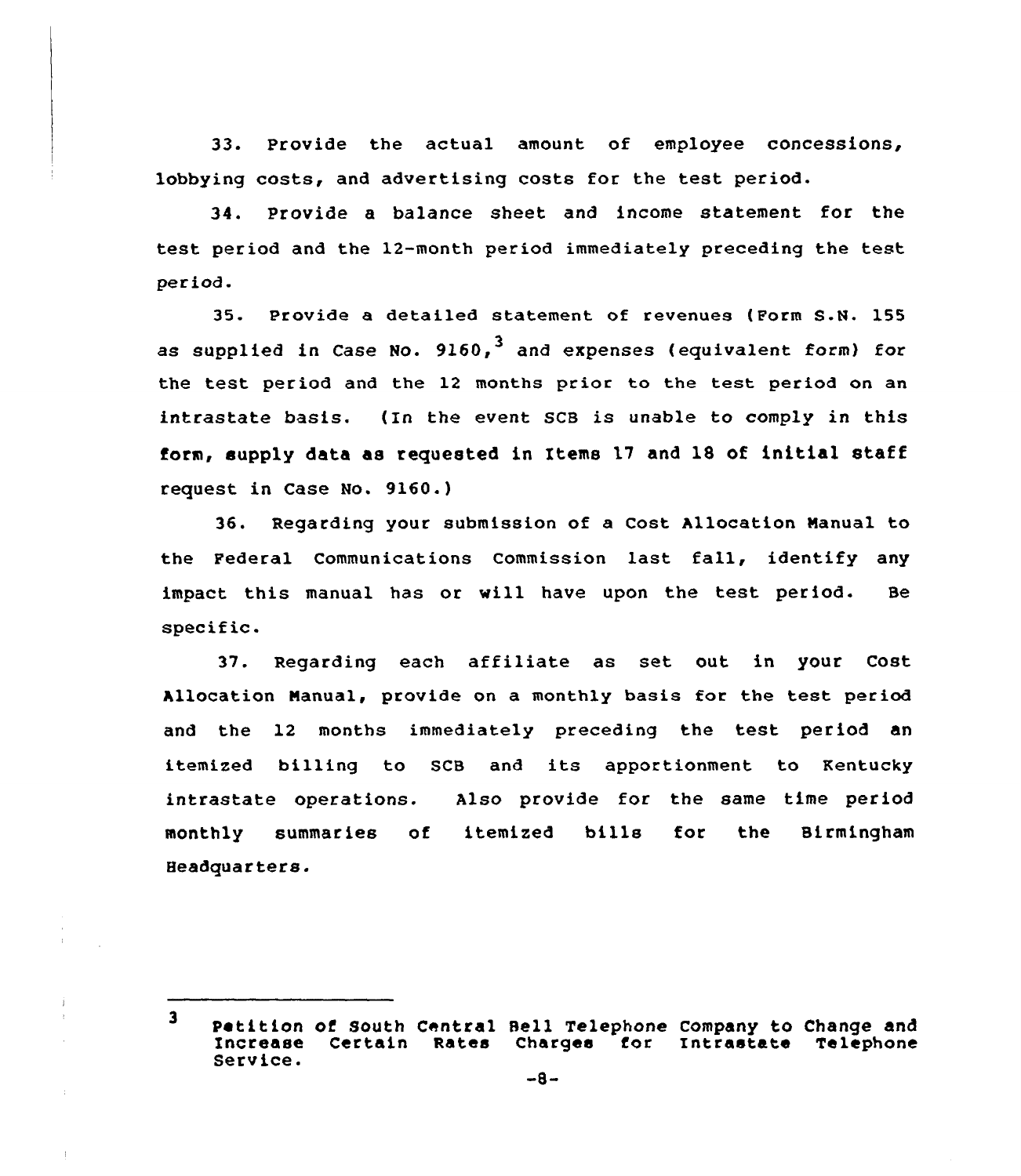38. In Case No.  $9571$ , <sup>4</sup> the Commission instructed SCB to maintain records showing over and under collections and any incremental expenses associated with its Local Neasured Service trial. It was also stated that none of the impact should be borne by the ratepayers. Thus, provide the Commission the impact on net operating income of that portion of the Local Neasured Service trial during the test period. Provide details, i.e., revenue impact, etc.

39. The plan as proposed consists of a "Point of Test" earning review, range of required earnings, necessary adjustments from prior tests, rate design and contract period. Please provide the name(s) of the person(s) responsible for discussion, negotiation and/or testimony of each area of concentration of the proposed plan.

40. With regard to SCB's presentation of the proposed incentive regulation plan, please provide the Commission a detailed narrative of all assumptions supporting the Company's proposed plan with particular attention given to each major aspect of the plan.

41. Please provide a narrative explaining the merits of the Company's plan vis-a-vis plans presently in place or proposed in other jurisdictions. Be specific.

42. Provide any alternate plans which SCB is of the opinion merits review by the Commission.

<sup>4</sup> South Central Bell's Proposed Experimental Local Measured Service Tariffs.<br>-9-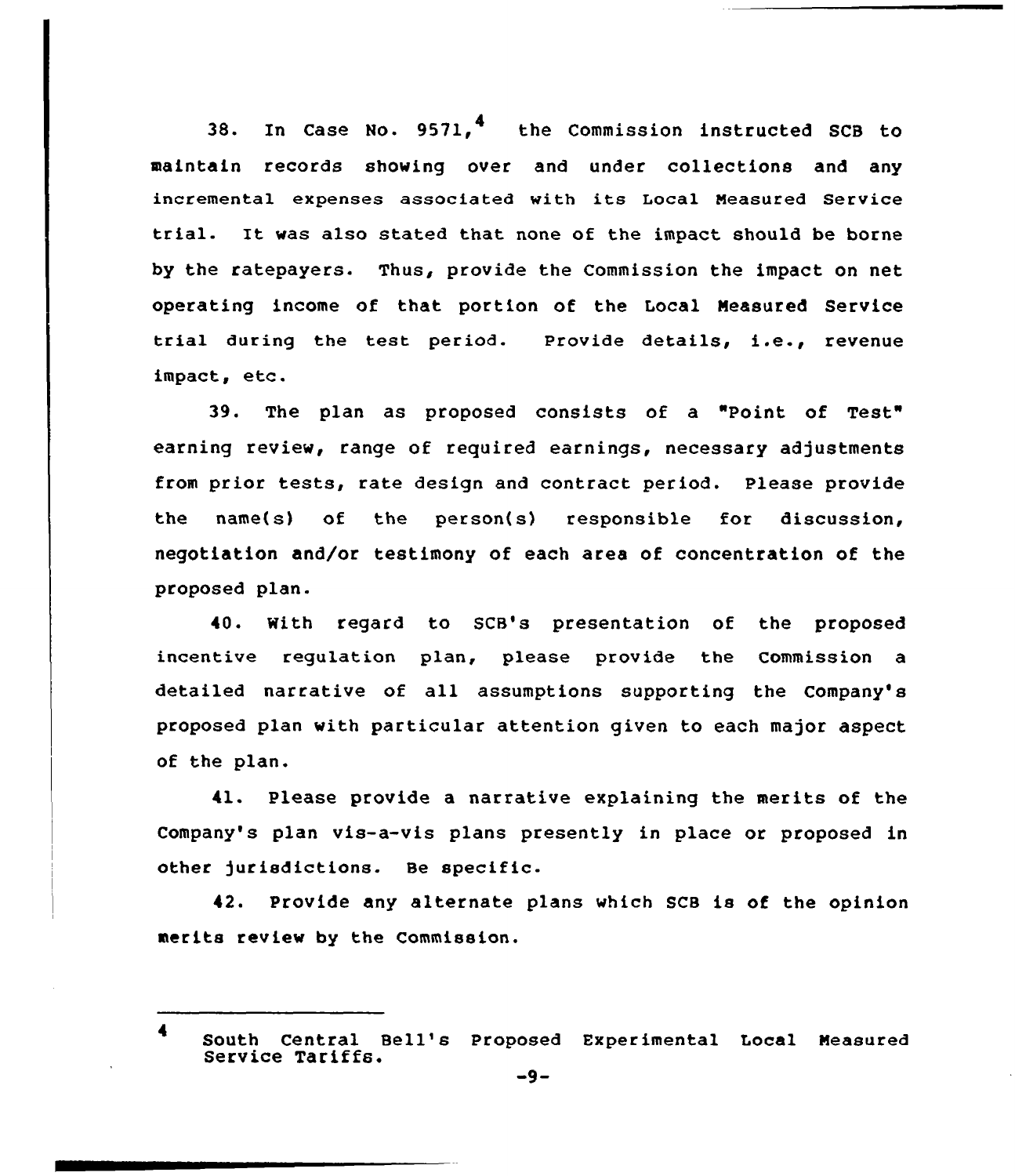43. Assuming the incentive regulation plan is adopted, as proposed, provide actual results for the 12 months ending September 30, 1987, and the estimated results for the 12 months ending March 30 and September 30, 1988, using budgeted data by completing the schedules appended to the plan.

44. Provide budgeted data by major revenue, investment, capital, and expense categories on a combined and intrastate basis for the calendar years 1988, 1989 and 1990. In the event monthly data is not available for 1989 and 1990, provide quarterly or yearly data.

45. Provide budgeted data reflecting average and year-end combined and intrastate rate base and capitalization levels for the calendar years 1988, 1989 and 1990. Also provide capital structure and corresponding composite costs for long-term and short-term debt and preferred stock for the same periods.

46. In addition to the above budget data, provide the underlying major budget assumption including but not limited to access lines gains, employee levels, wage assumptions, capital additions, retirements, expected CPI growth and other relevant items.

47. Assuming the Commission adopts the plan with modification to recognize all normal rate case adjustments as delineated in Exhibit <sup>A</sup> of your response, restate the results of the three time periods specified in question 43.

48. Provide South Central Bell's most recent embedded direct or other similar analysis.

 $-10-$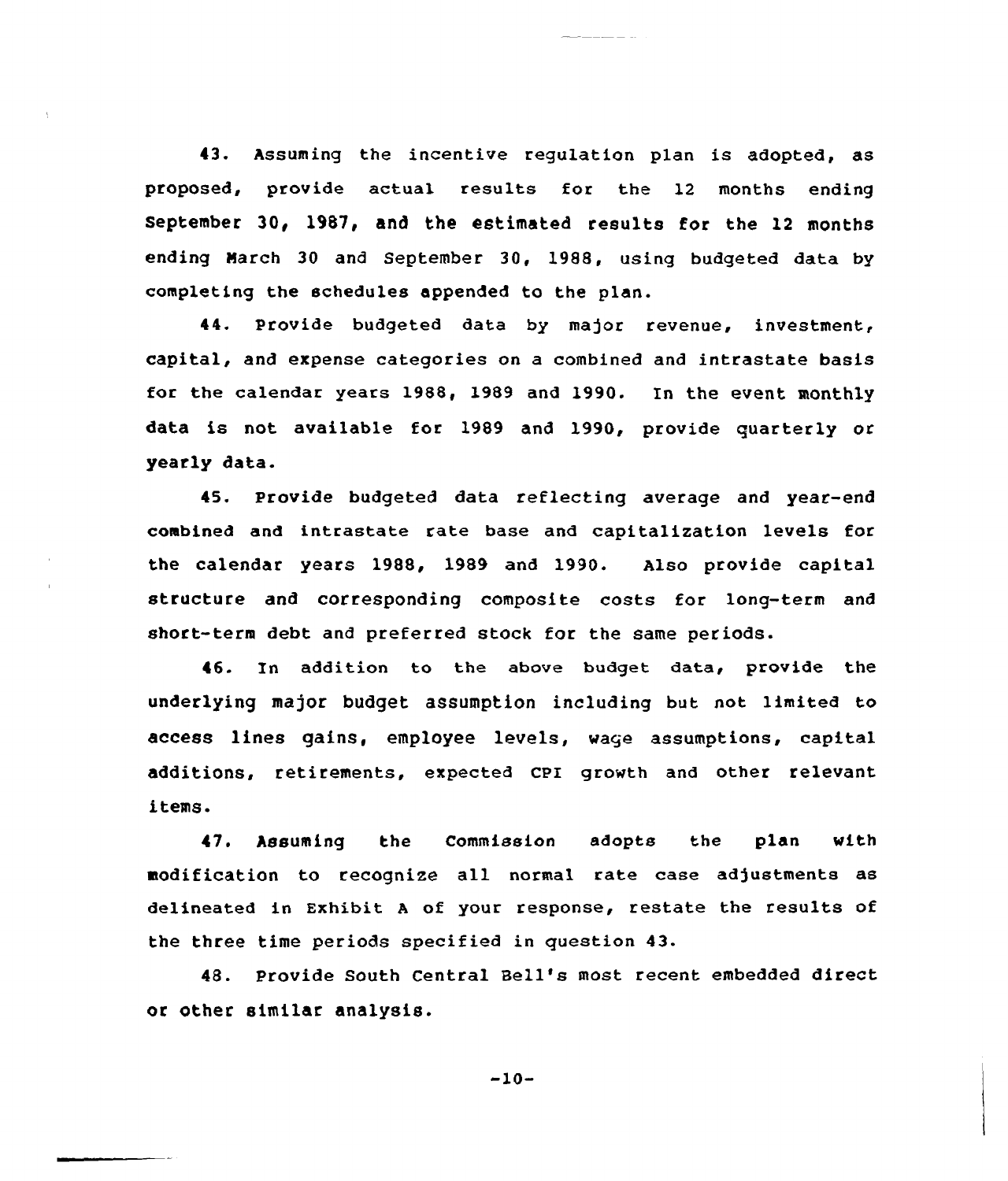49. Provide a complete section-by-section General Subscriber Services Tariff price-out.

50. Provide any available cost of service information concerning general subscriber services, especially any involving local exchange access and toll services.

51. Provide a complete section-by-section Private tine Services Tariff price-out.

52. Provide any available cost of service information concerning private line services.

53. Provide a complete section-by-section Access Services Tariff price-out.

54. Provide any available cost of service information concerning access services.

55. Provide a 5-year trend analysis showing historical growth in (a) access line and access line-related bill units, and (b) access line and access line-related revenues, and projected bill units and revenues to December 31, 1990. (Provide the data in as discrete detail as is possible from company records, i.e., in order of priority, (1) monthly, (2) quarterly, or (3) annual detail. Also, explain any assumptions used to make projections).

56. Provide a 5-year trend analysis showing historica1 growth in (a) MTS conversation minutes of use billed to end users, and (b) NTS revenues, and projected minutes of use and revenues to December 31, 1990. (Provide the data in as discrete detail as is possible from company records, i.e., in order of priority, (1) monthly, (2) quarterly, or (3) annual detail. Also, explain any assumptions used to make projections.)

-11-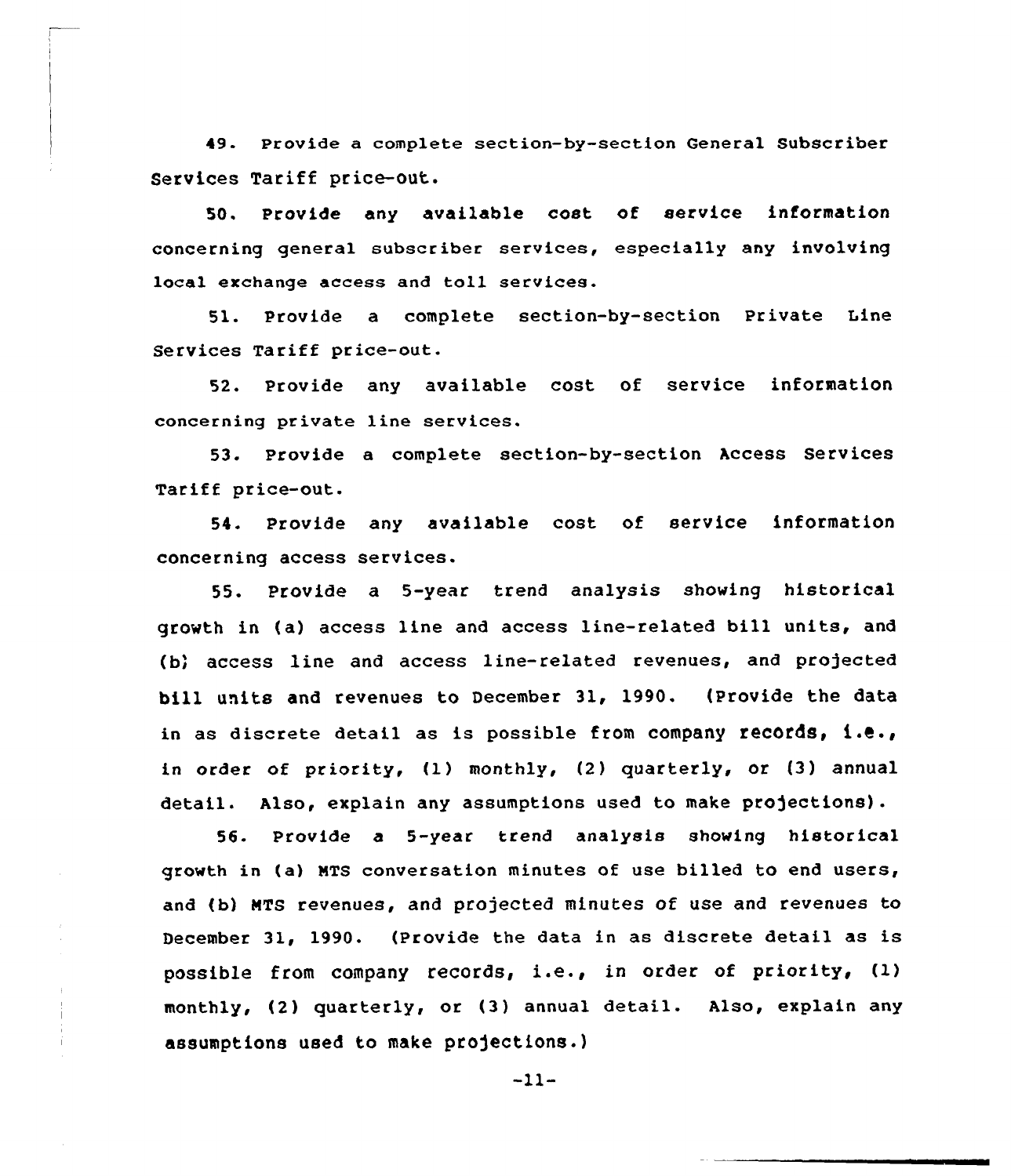57. Provide a 5-year trend analysis showing historical growth in (a) wATs and 800 conversation minutes/hours of use billed to end users, and (b) WATS and 800 revenues, and projected usage and revenues to December 31, 1990. (Provide the data in as discrete detail as is possible from company records, i.e., in order of priority, (1) monthly, (2) quarterly, or (3) annual detail. Also, explain any assumptions used to make projections.)

58. Provide a 5-year trend analysis showing historical growth in (a) miscellaneous service arrangement hill units, and (b) miscellaneous service arrangement revenues, and projected bill units and revenues to December 31, 1990. (Provide the data in as discrete detail as is possible from company records, i.e., in order of priority (1) monthly, (2) quarterly, or (3) annual detail. Also, explain any assumptions used to make projections.)

59. What is the policy status concerning incentive regulation in other state jurisdictions2 (Provide copies of relevant decis'ons.)

Done at Frankfort, Kentucky, this 26th day of February, 1988.

PUSIIC SERVICE COMMISSION

Certains D. Nomangh.

ATTEST:

Executive Director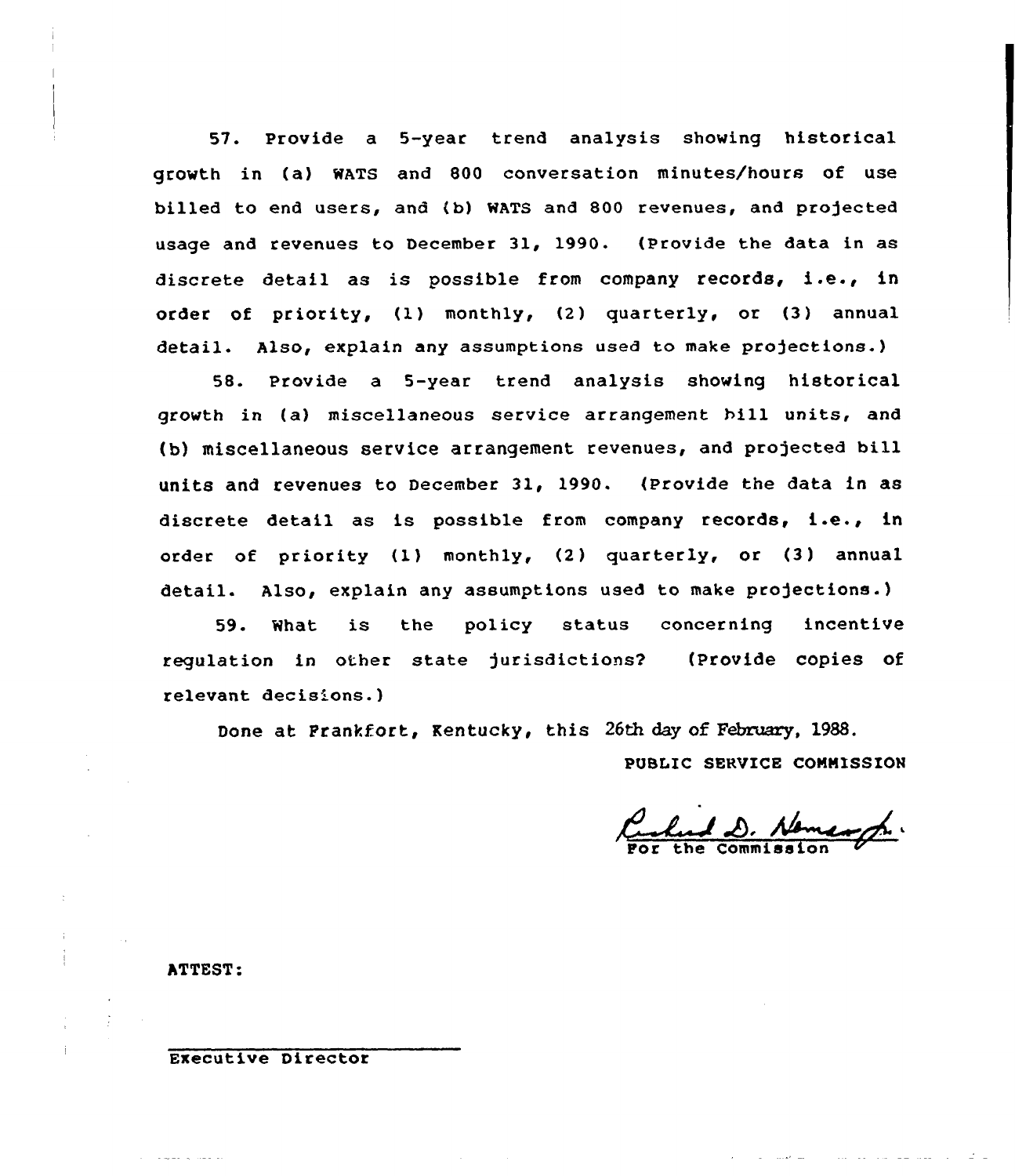Schedule 2 **Format 1** 

# RIVENCO ENCHASTEL TISTE TIVALIVED HILOOS

 $\bar{\bar{1}}$ 

 $\frac{1}{1}$ 

 $\bar{1}$ 

 $\mathbf{r}$ 

### Case No. 10105

## Calculation of Average Test Period Capital Structure 12 Nonths Bnded

### "000 cmitted"

| $\frac{1}{3}$                   |
|---------------------------------|
| <u>ଚ୍ଚ୍ଚି</u>                   |
| Total<br>Captus                 |
| ong-Teur<br>Deat                |
| ihort-Tern<br>Debt<br>(d)       |
| Preferre<br><br>Stock           |
| <b>Composit</b><br>Stock<br>111 |
| $\frac{1}{\sin \theta}$         |
| <b>Rotal</b><br>Balitz<br>Roman |

Balance beginning of test year

**Addressed Lst Month** 

puz **Honth** 

3th Month

4th Month<br>5th Month

6th Month<br>7th Month<br>8th Month<br>9th Month<br>10th Month

Ep.

11th Month

 $\ddot{\tilde{u}}$  $\overline{\mathbf{z}}$ 

12th Month

 $\overline{5}$ Total (Ll through Li3)

 $\ddot{5}$ Nerage balance (Ll4 ÷ 13)

16. Nerage capitalization ratios

IJ. End-of-period capitalization ratios

Instructions:

ŗ If applicable, provide an additional schedule in the above format exluding common equity in aubeidiaries<br>from the total company capital structure. Show the amount of common equity excluded.

ب<br>• Include prentum on class of stock.

 $\begin{array}{c} \begin{array}{c} 1 \\ 1 \end{array} \end{array}$ 

 $\frac{1}{2}$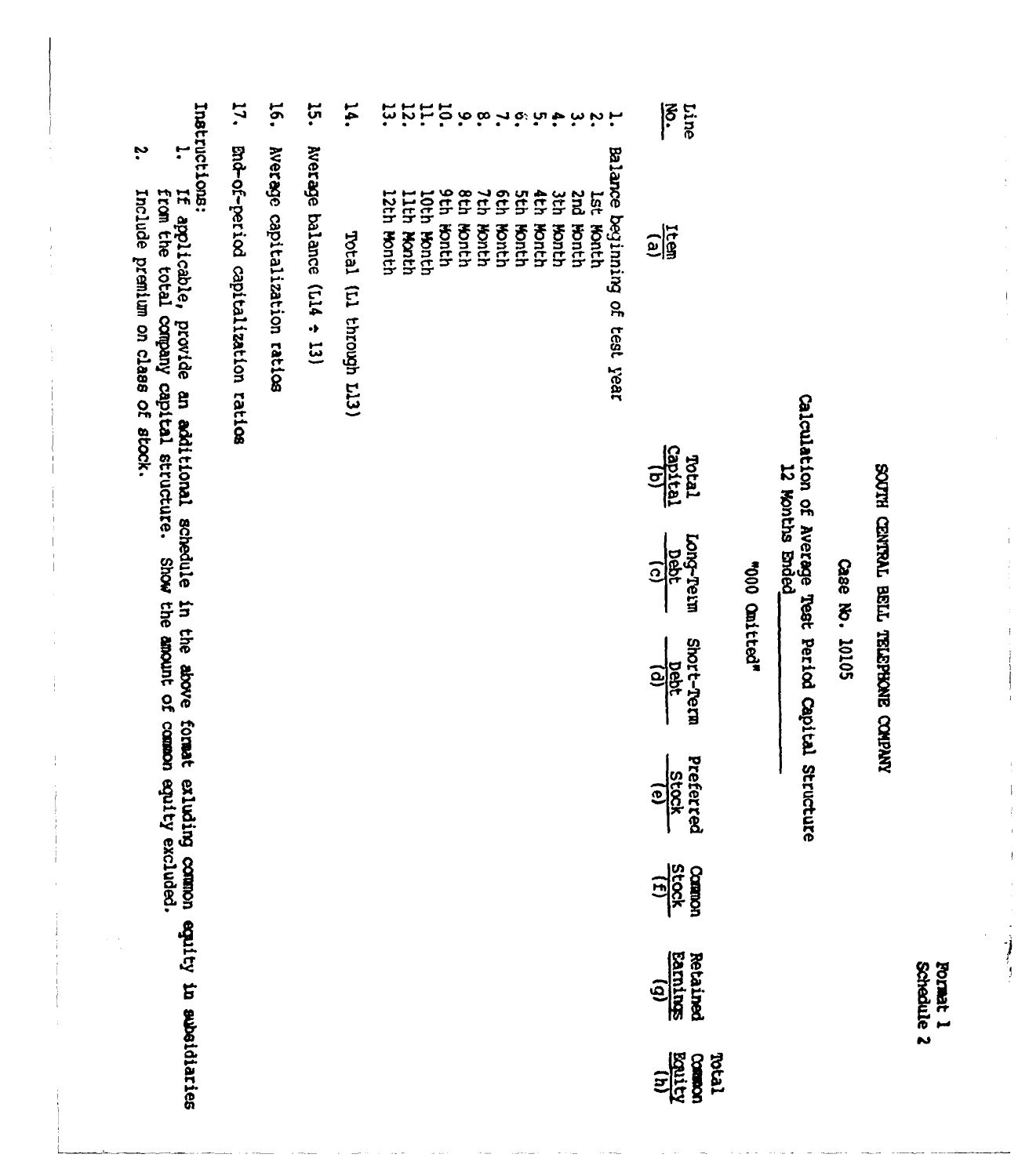| いいじ                                                                |                                                        |                                             |  | <b>iscle</b><br><b>Line</b>                                                                              |                                                                                    |                |                                      |
|--------------------------------------------------------------------|--------------------------------------------------------|---------------------------------------------|--|----------------------------------------------------------------------------------------------------------|------------------------------------------------------------------------------------|----------------|--------------------------------------|
| Nominal Rate Plus Discount or Premium Amortization<br>Noninal Rate | Annualized Cost Rate [Total]<br>$(1)$ + Total Col.(d)] | Total Long-Term Debt and<br>Annualized Cost |  | <b>Type of</b><br><b>Debt</b> Issue<br>ឲ្យ<br><u>Tssue</u>                                               |                                                                                    |                |                                      |
|                                                                    |                                                        |                                             |  | Date<br>Issue Maturity Quistanding<br><u>ណ្ដ</u><br><b>Date</b><br>$\mathbf{a}$                          |                                                                                    |                |                                      |
| continue and the particle distance Cost                            |                                                        |                                             |  | Ancount                                                                                                  | schedule of outstanding Long-Term bebt<br>For the Calendar Year Ended December 31, |                |                                      |
|                                                                    |                                                        |                                             |  | Interest<br>Rate<br>uodroo<br>$\frac{1}{(f)}$<br>Rate<br>Oost                                            |                                                                                    | Case No. 10105 | SOUTH CENTRAL BELL TELEPHONE COMPANY |
|                                                                    |                                                        |                                             |  | Raturity<br>Maturity<br>2800                                                                             |                                                                                    |                |                                      |
|                                                                    |                                                        |                                             |  | bnd Rating<br>$\begin{array}{c}\n\text{at time} \\ \text{of } \frac{1}{1680e} \\ \text{in}\n\end{array}$ |                                                                                    |                |                                      |
|                                                                    |                                                        |                                             |  | <u> 이성</u><br><b>Anualized</b>                                                                           |                                                                                    |                |                                      |
|                                                                    |                                                        |                                             |  |                                                                                                          |                                                                                    |                |                                      |

 $\sim$  0

Nominal Rate Plus Discount or Premium Amor<br>Standard and Poor's, Moody, etc. I ļ j

 $\overline{a}$ 

 $\bar{1}$  $\bar{1}$ Í  $\frac{1}{2}$ 

 $\frac{1}{4}$ 

 $\bar{1}$  $\overline{1}$ 

 $\frac{1}{2}$ 

 $\frac{1}{4}$  $\overline{1}$ 

 $\mathbf{1}$ 

 $\mathbf{f}$ 

j.

 $\label{eq:1} \frac{1}{2} \int_{\mathbb{R}^{2}} \frac{1}{2} \left( \frac{1}{2} \int_{\mathbb{R}^{2}} \frac{1}{2} \left( \frac{1}{2} \int_{\mathbb{R}^{2}} \frac{1}{2} \right) \left( \frac{1}{2} \int_{\mathbb{R}^{2}} \frac{1}{2} \right) \right) \, d\mu$ 

 $\frac{1}{3}$ 

Pormat 2a<br>Schedule 1

 $\ddot{\phantom{0}}$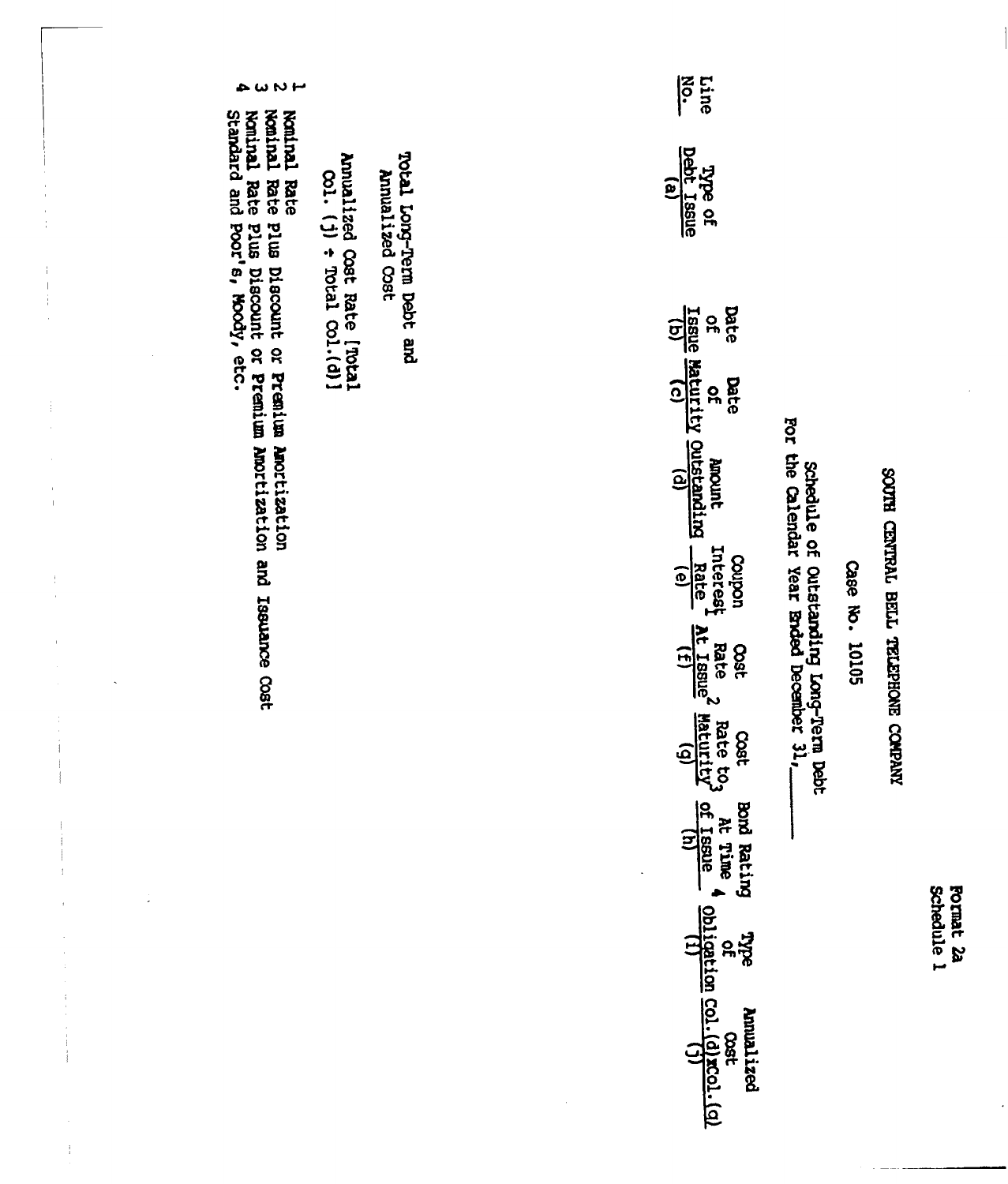| س<br>د          |                                                                                                                      |                                                                       |                                             | $\sum_{i=1}^{n}$<br>pine                                                                                                                                                                                                                                                                                                                    |                                                                   |                |
|-----------------|----------------------------------------------------------------------------------------------------------------------|-----------------------------------------------------------------------|---------------------------------------------|---------------------------------------------------------------------------------------------------------------------------------------------------------------------------------------------------------------------------------------------------------------------------------------------------------------------------------------------|-------------------------------------------------------------------|----------------|
| Noninal<br>Rate | Actual Long-Term Debt Cost<br>Rate [Total Col. k + Total<br>Reported in Col. (c) Line 15<br>of Format 1, Schedule 2] | Amualized $\cos$ t Rate [Total<br>col. (j) $\div$ Total $\cos$ . (d)] | Total Long-Term Debt and<br>Annualized Cost | Type of<br><u>bebt</u> Issue<br><b>Obbe</b> Issue                                                                                                                                                                                                                                                                                           |                                                                   |                |
|                 |                                                                                                                      |                                                                       |                                             |                                                                                                                                                                                                                                                                                                                                             |                                                                   |                |
|                 |                                                                                                                      |                                                                       |                                             |                                                                                                                                                                                                                                                                                                                                             |                                                                   |                |
|                 |                                                                                                                      |                                                                       |                                             | Date<br>of of Amount Interest<br>$\frac{1}{1}$<br>$\frac{1}{1}$<br>$\frac{1}{1}$<br>$\frac{1}{1}$<br>$\frac{1}{1}$<br>$\frac{1}{1}$<br>$\frac{1}{1}$<br>$\frac{1}{1}$<br>$\frac{1}{1}$<br>$\frac{1}{1}$<br>$\frac{1}{1}$<br>$\frac{1}{1}$<br>$\frac{1}{1}$<br>$\frac{1}{1}$<br>$\frac{1}{1}$<br>$\frac{1}{1}$<br>$\frac{1}{1}$<br>$\frac{1$ |                                                                   |                |
|                 |                                                                                                                      |                                                                       |                                             |                                                                                                                                                                                                                                                                                                                                             | Schedule of Outstanding Long-Term Debt<br>For the Test Year Broed |                |
|                 |                                                                                                                      |                                                                       |                                             | Cost                                                                                                                                                                                                                                                                                                                                        |                                                                   |                |
|                 |                                                                                                                      |                                                                       |                                             | $\frac{1}{1}$ Rate 2 Rate to <sub>3</sub><br>$\frac{1}{1}$ At Issue <sup>2</sup> Maturity <sup>2</sup> 1<br><b>Cost</b>                                                                                                                                                                                                                     |                                                                   | Case No. 10105 |
|                 |                                                                                                                      |                                                                       |                                             |                                                                                                                                                                                                                                                                                                                                             |                                                                   |                |
|                 |                                                                                                                      |                                                                       |                                             |                                                                                                                                                                                                                                                                                                                                             |                                                                   |                |
|                 |                                                                                                                      |                                                                       |                                             | Bond Rating Type Amualized Test Year<br>At Time (obligation $\frac{\cos t}{\cos t}$ cost<br>3 of Issue (obligation $\frac{\cos t}{\cos t}$ (q)<br>(h)<br>(h)<br>(h)<br>(h)<br>(h)<br>(i)<br>(i)<br>(i)<br>(h)                                                                                                                               |                                                                   |                |
|                 |                                                                                                                      |                                                                       |                                             |                                                                                                                                                                                                                                                                                                                                             |                                                                   |                |

Nominal Rate Plus Discount or Premium Amortization<br>Nominal Rate Plus Discount or Premium Amortization and Issuance Cost<br>Standard and Foor's, Moody, etc.<br>Sum of Accrued Interest Amortization of Discount or Premium and Issua

 $\frac{1}{2}$  ,  $\frac{1}{2}$ 

Format 2a<br>Schedule 2

# RNARO SNORATEL TTEE TVALWED BLOCS

 $\frac{1}{2}$ 

 $\ddot{\cdot}$ 

医子宫

 $M <sub>W</sub>$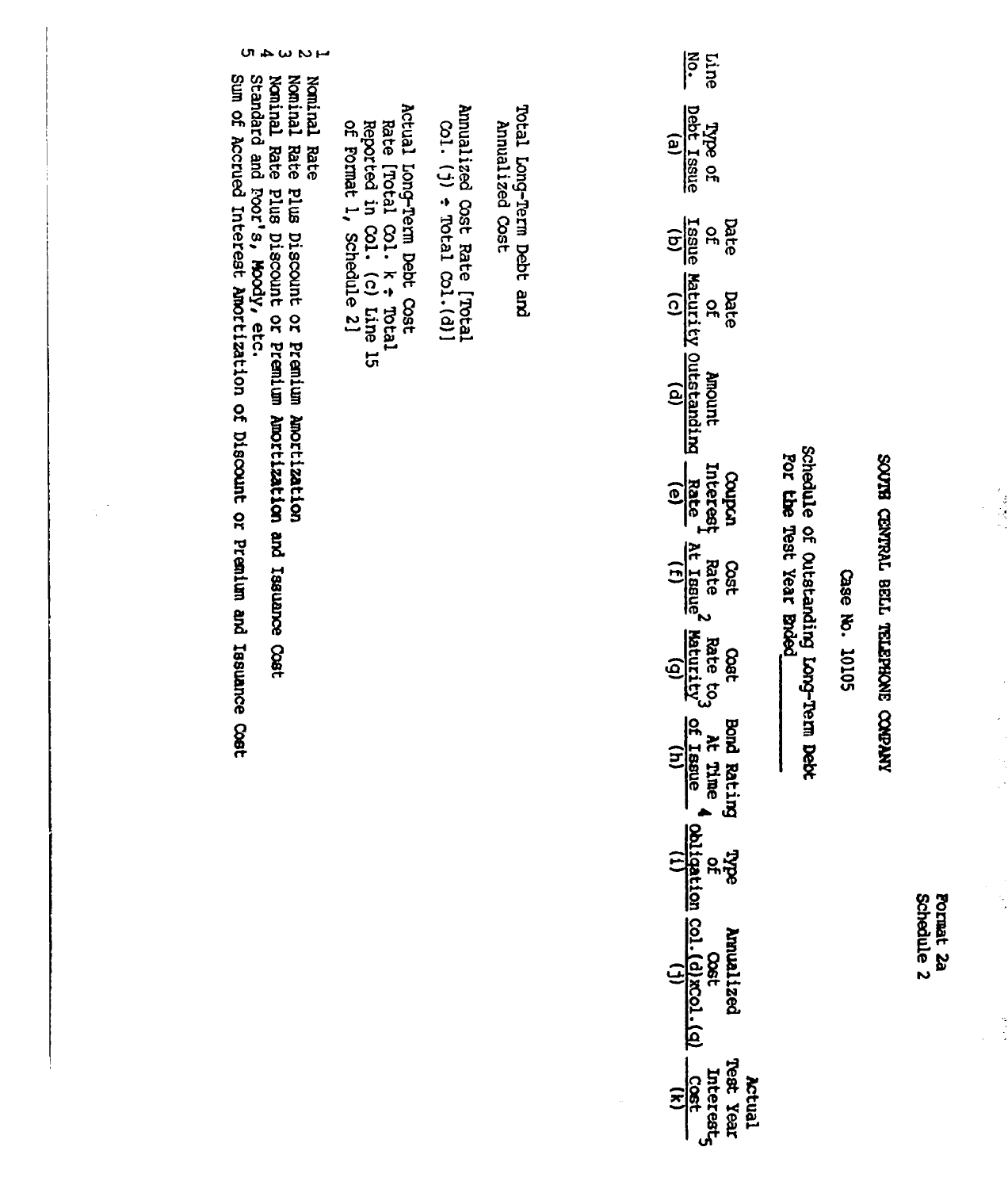|                       | H.                                                                                      | Instructions:                                                                                                                                                                                                                                                                                                                                                                                                                                 |                                              | $\frac{1}{2}$<br>Line                                                      |                                                         |
|-----------------------|-----------------------------------------------------------------------------------------|-----------------------------------------------------------------------------------------------------------------------------------------------------------------------------------------------------------------------------------------------------------------------------------------------------------------------------------------------------------------------------------------------------------------------------------------------|----------------------------------------------|----------------------------------------------------------------------------|---------------------------------------------------------|
|                       | calculation of the effective Interest Cost Rate<br>In 411 instances where the Effective | <b>Jest</b><br>Average Short-Term Debt - Format 1, Schedule 2<br>Line 15 Col. (d) [Report in Col. (g) of this 2<br>Average Short-Term Debt] [Report in Col. (f) of this schedule]<br>Actual Interest Paid or Accured on Short Tem<br>Annualized $\infty$ st Rate [Total $\infty1$ . (g) $\div$ Total $\infty1$ .(d)]<br>Total Short-Term Debt<br>Debt during the Test Year [Report in Col. (g) of<br>Year Interest Cost Rate [Actual Interest |                                              | Type of Debt<br>Instrument<br>e)                                           |                                                         |
|                       |                                                                                         |                                                                                                                                                                                                                                                                                                                                                                                                                                               |                                              | <b>Tasue</b><br>Date<br>œ                                                  |                                                         |
|                       |                                                                                         |                                                                                                                                                                                                                                                                                                                                                                                                                                               |                                              | $\frac{1}{\sqrt{2}}\sum_{i=1}^{n}$<br>Date<br>$\mathbf{a}$                 |                                                         |
|                       | Interest Cost Rate is different<br>in sufficient detail                                 | schedule]<br>this schedule]                                                                                                                                                                                                                                                                                                                                                                                                                   | <u>Outstanding</u>                           | For the Test Year Ended<br>Schedule of<br><b>Junour</b><br>Short-Term Debt | RIVING CENTRAL BELL TELEPHONE COMPANY<br>Case No. 10105 |
|                       | <b>from the</b><br>HOUS 07                                                              |                                                                                                                                                                                                                                                                                                                                                                                                                                               | Rate                                         | Interest<br>Noninal                                                        |                                                         |
|                       | Nominal Interest Rate provide a                                                         |                                                                                                                                                                                                                                                                                                                                                                                                                                               | Cost Rate                                    | Effective<br>Interest                                                      |                                                         |
| $\,$<br>$\frac{1}{2}$ | the items of costs that cause the                                                       |                                                                                                                                                                                                                                                                                                                                                                                                                                               | $\frac{1}{(11)\cdot 10000}$<br>Interest Cost | Annualized                                                                 | Format 2b                                               |

 $\frac{1}{\sqrt{2}}\sum_{i=1}^{n} \frac{1}{\sqrt{2}}\left(\frac{1}{\sqrt{2}}\right)^2$ 

 $\frac{1}{2}$ 

 $\begin{aligned} \frac{1}{\sqrt{2}}\left(\frac{1}{\sqrt{2}}\right) & = \frac{1}{2}\left(\frac{1}{\sqrt{2}}\right) \\ & = \frac{1}{2}\left(\frac{1}{\sqrt{2}}\right) \\ & = \frac{1}{2}\left(\frac{1}{\sqrt{2}}\right) \\ & = \frac{1}{2}\left(\frac{1}{\sqrt{2}}\right) \\ & = \frac{1}{2}\left(\frac{1}{\sqrt{2}}\right) \\ & = \frac{1}{2}\left(\frac{1}{\sqrt{2}}\right) \\ & = \frac{1}{2}\left(\frac{1}{\sqrt{2}}\right) \\ & = \frac{1}{2}\left(\frac{1}{\sqrt{2}}\right$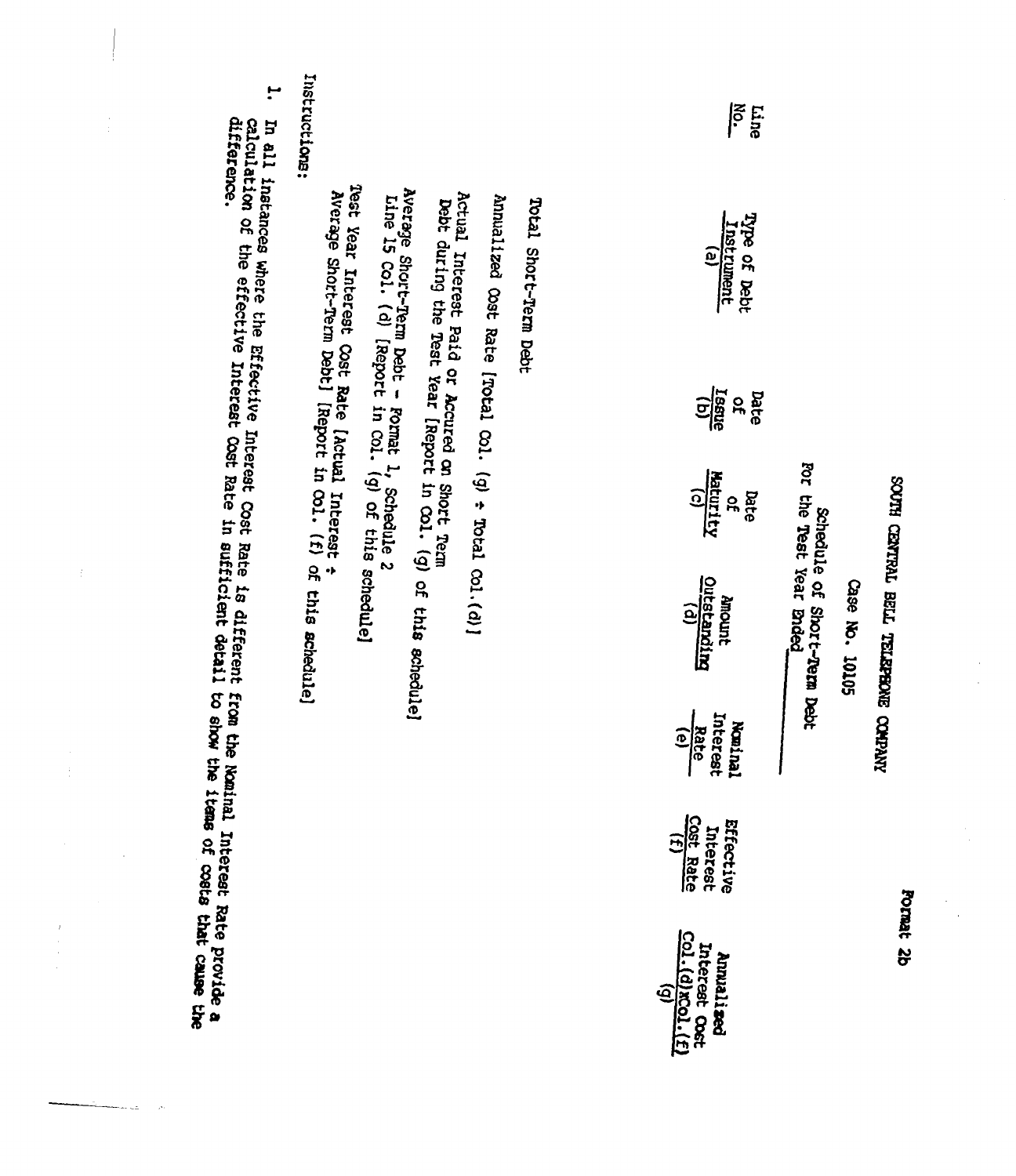

 $\bar{\gamma}$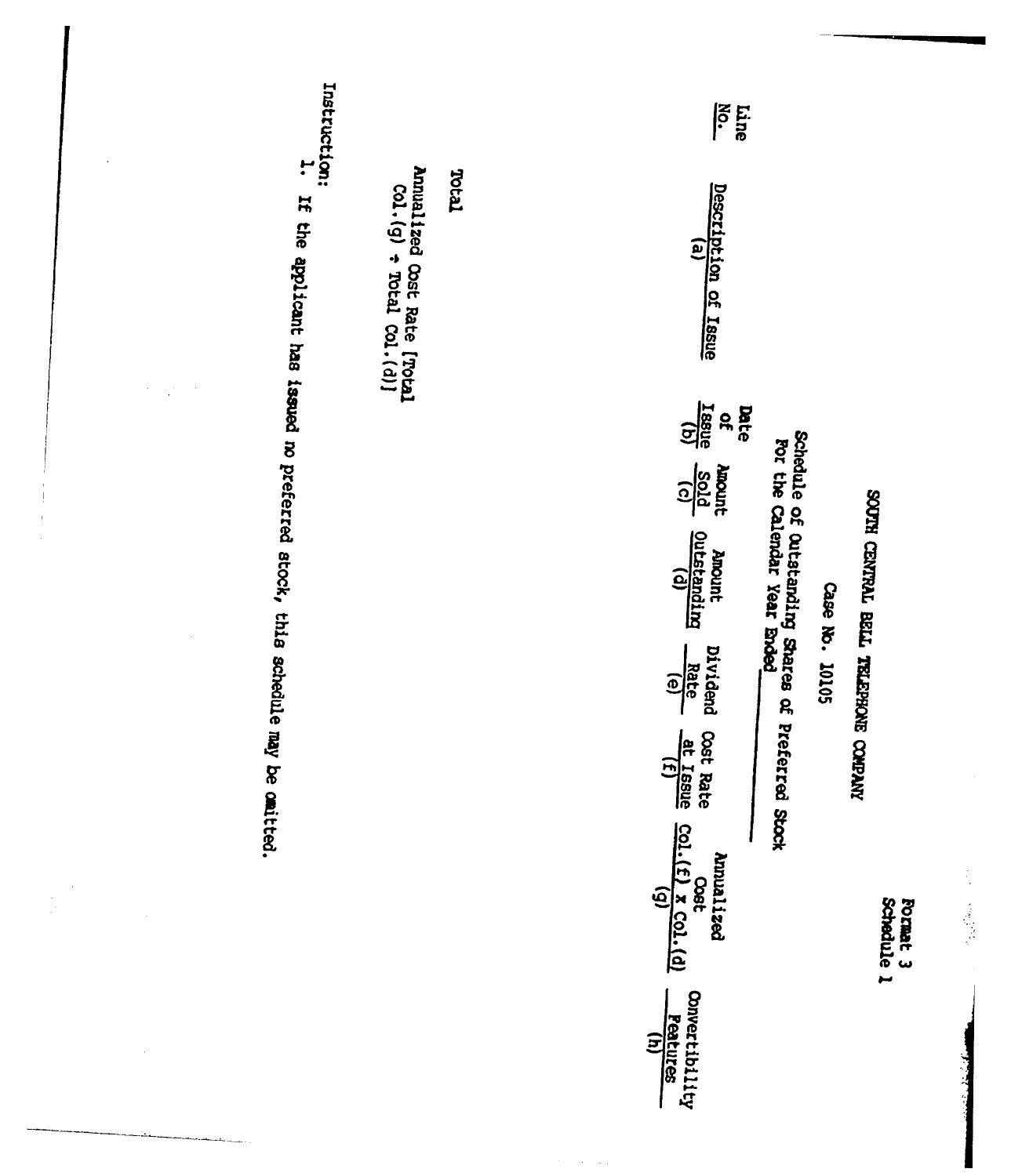$\frac{1}{\sqrt{2}}$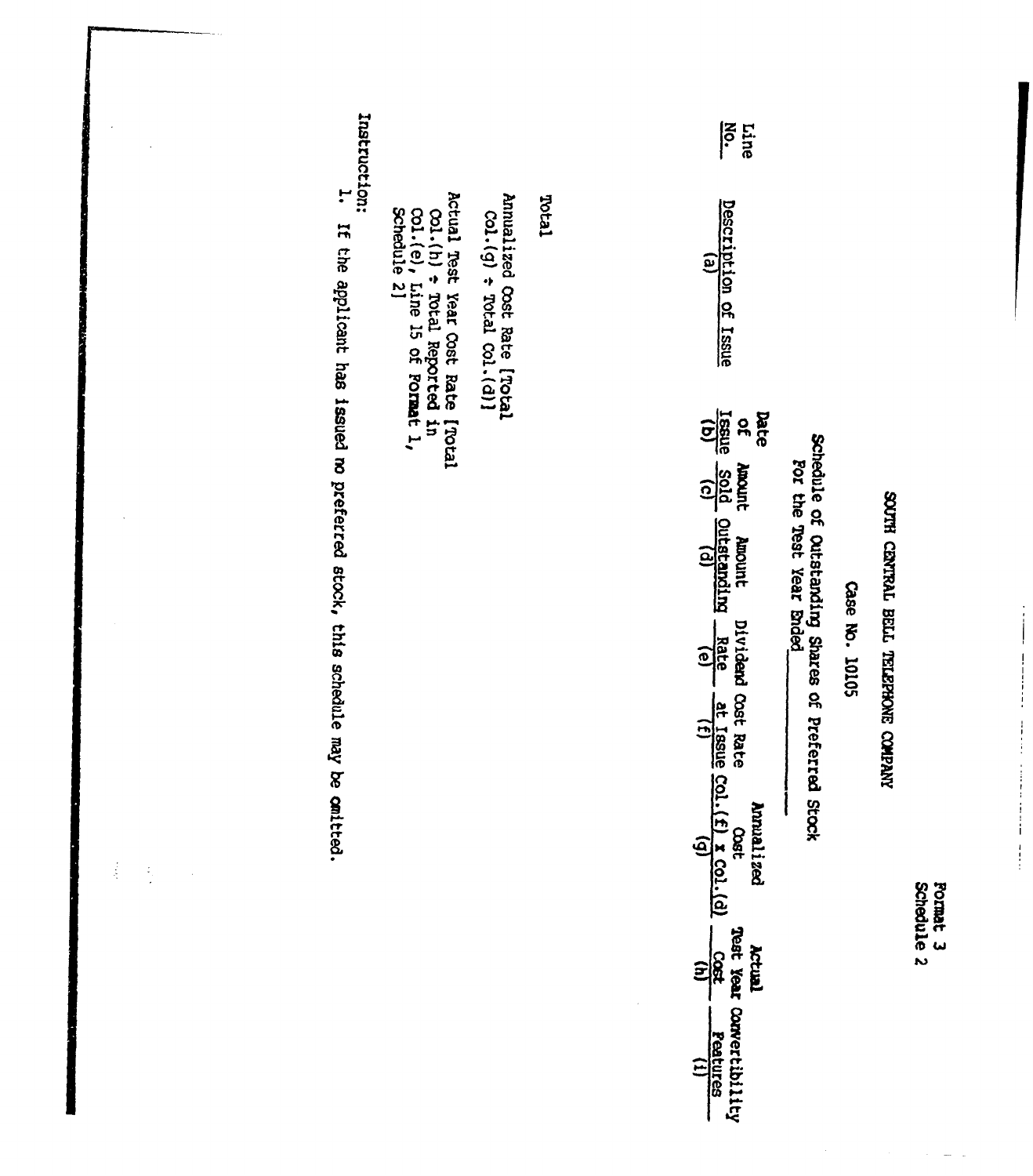# ROUTH CENTRAL BELL TELEPHONE COMPANY

 $\hat{\mathcal{I}}$ 

 $\begin{pmatrix} 1 \\ 1 \\ 1 \end{pmatrix}$ 

### Case No. 10105

## Schedule of Compon Stock Issue

## For the 10 Year Period Ended

| <b>BSUE</b><br>Innouncement<br>DATE OF<br><u>eqistratio</u>  |
|--------------------------------------------------------------|
| Number<br>1f Shares<br><u>Issued</u>                         |
| Price Per<br>Share to<br>Share to                            |
| Price Per<br>Share (Net<br><u>to Company)</u>                |
| BOOK Value<br>Per Share At<br>Date of Issue                  |
| Selling Exps.<br>As <b>a</b> of Gross<br><u>Issue Amount</u> |
| Proceeds<br>Proceeds<br><b>New</b>                           |

Instructions:

÷ If applicant is a member of an affiliate group, provide in a separate schedule the above data for the<br>parent company.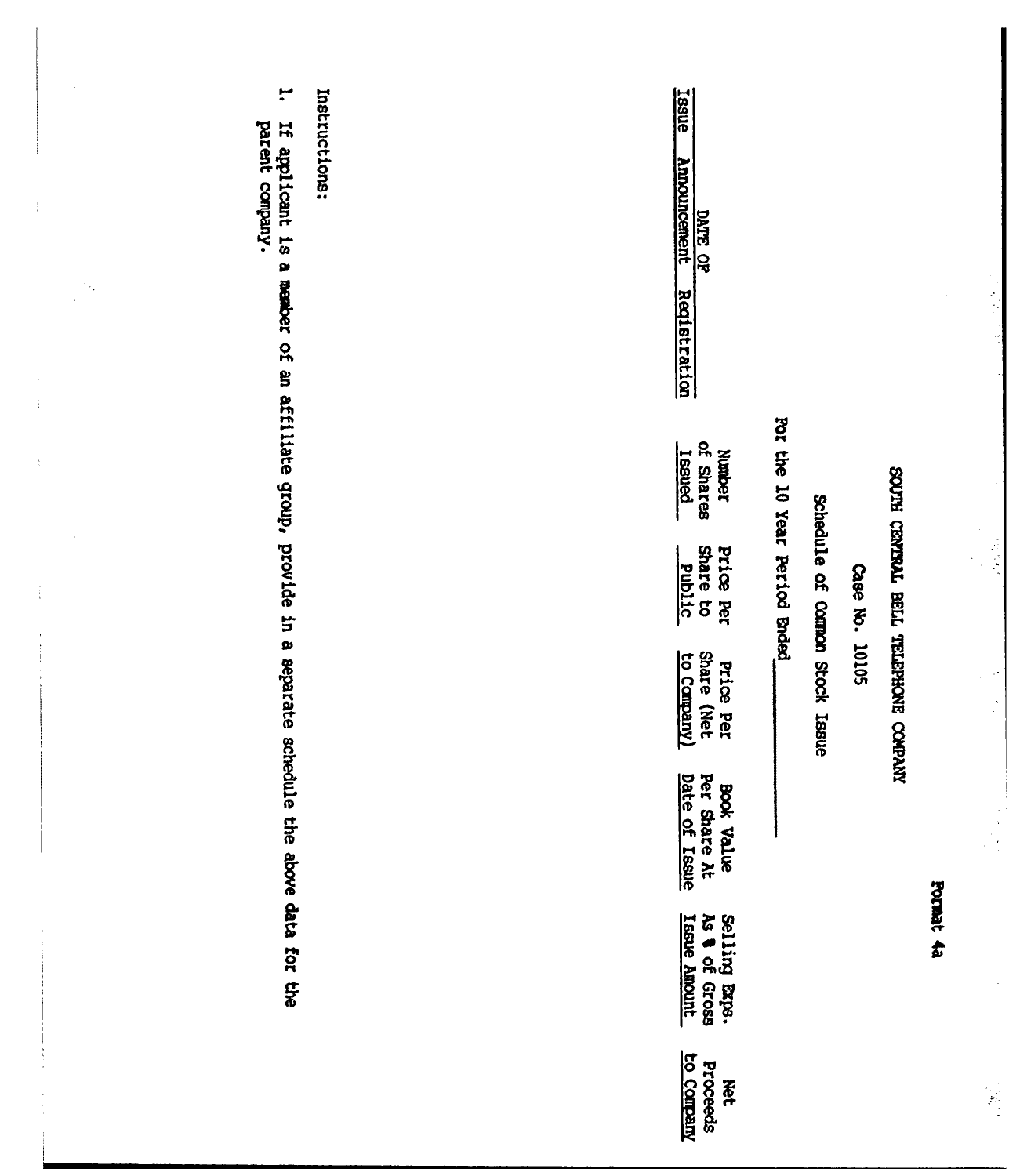Format 1 Schedule 1 Page 1 of 5

### SOUTH CENTRAL BELL TELEPHONE COMPANY

### Case No. 10105

Comparative Capital Structures (Excluding JDITC)

For the Periods as Shown

"000 Omitted"

| Line       |                 | 10th Year | 9th Year                               | 8th Year |
|------------|-----------------|-----------|----------------------------------------|----------|
| <u>NO.</u> | Type of Capital |           | Amount Ratio Amount Ratio Amount Ratio |          |

- $1.$ Long Term Debt
- $2.$ Short Term Debt
- 3. Preferred <sup>k</sup> Preference Stock
- Common Equity  $4.$
- 5. Other (Itemize by Type)
- 6. Total Capitalization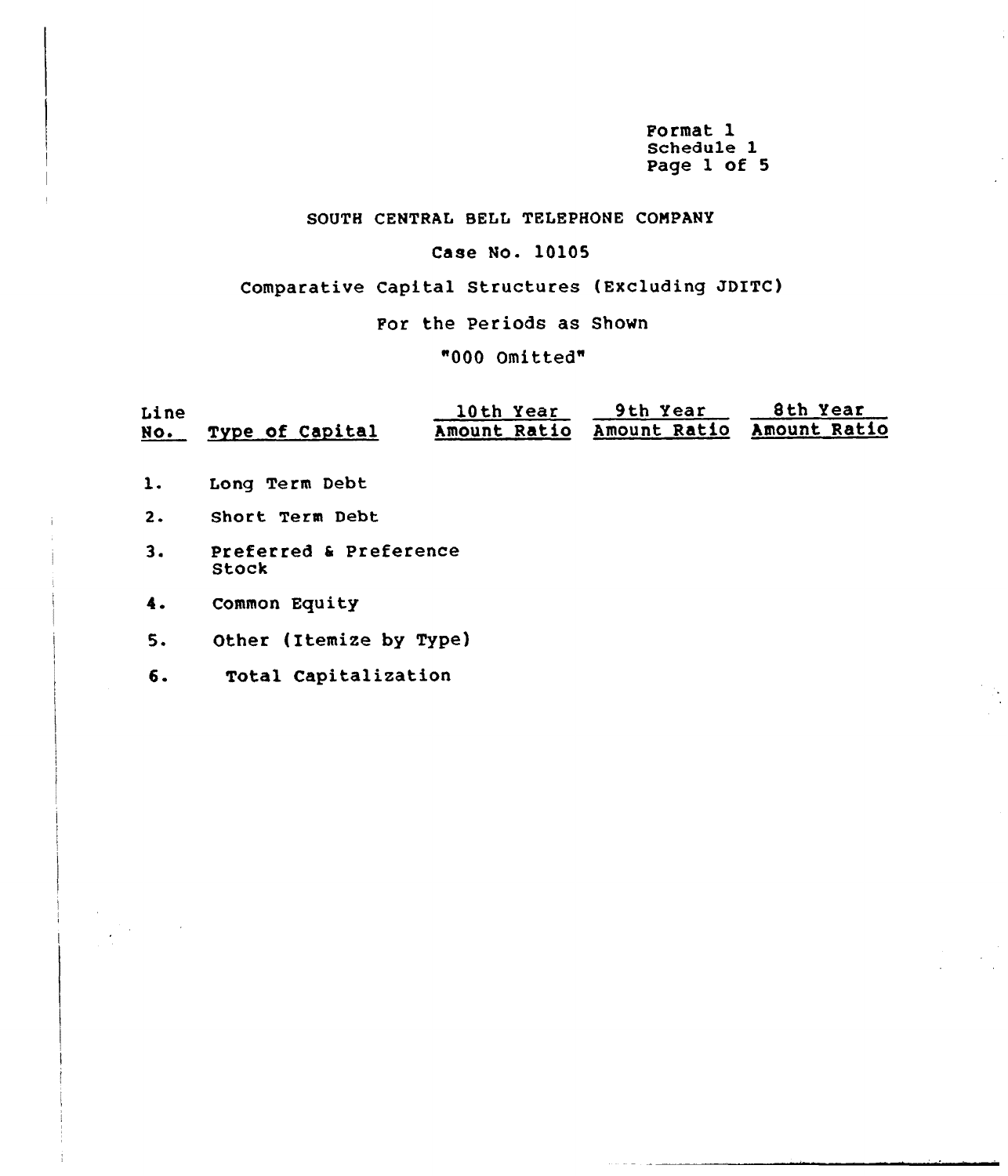Format l Schedule 1 Page <sup>2</sup> of 5

### SOUTH CENTRAL BELL TELEPHONE COMPANY

### Case No. 10105

Comparative Capital Structures (Excluding JDITC)

For the Periods as Shown

"000 Omitted"

| Line   |                 | 7th Year     | 6th Year            | 5th Year     |
|--------|-----------------|--------------|---------------------|--------------|
| $NO$ . | Type of Capital | Amount Ratio | <b>Amount Ratio</b> | Amount Ratio |

- Long Term Debt  $1.$
- $2.$ Short Term Debt
- $3.$ Preferred <sup>4</sup> Preference Stock
- 4. Common Equity
- Other (itemize by Type) 5.
- 6. Total Capitalization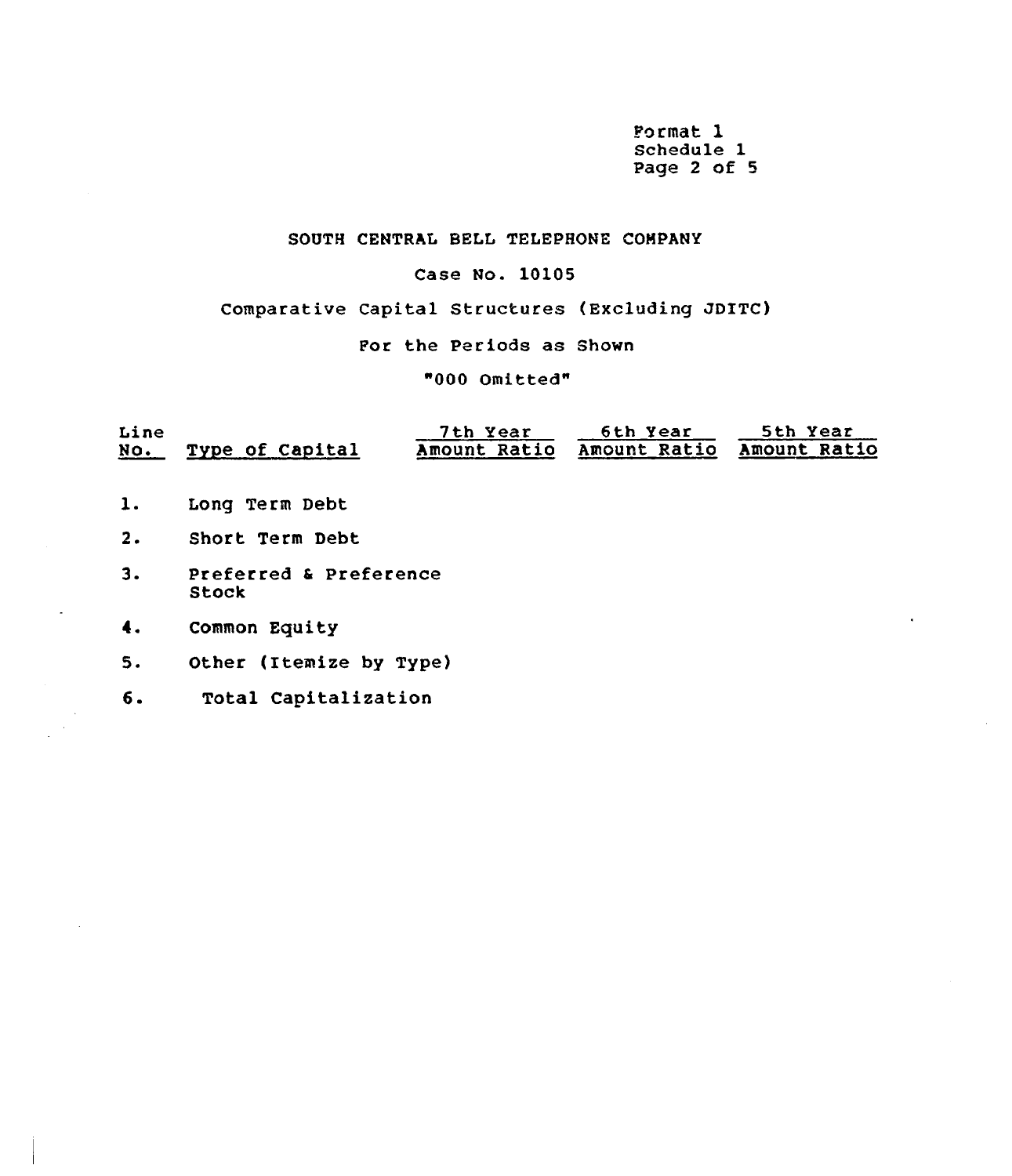Porma<sub>.</sub> Schedule 1 Page 3 of 5

### SOUTH CENTRAL BELL TELEPHONE COMPANY

### Case No. 10105

### Comparative Capital Structures (Excluding JDITC)

For the Periods as Shown

### "000 Omitted"

| Line<br>NO. | Type of Capital                 | 4th Year | 3rd Year<br>Amount Ratio Amount Ratio | 2nd Year<br>Amount Ratio |  |  |  |  |  |
|-------------|---------------------------------|----------|---------------------------------------|--------------------------|--|--|--|--|--|
| 1.          | Long Term Debt                  |          |                                       |                          |  |  |  |  |  |
| 2.          | Short Term Debt                 |          |                                       |                          |  |  |  |  |  |
| З.          | Preferred & Preference<br>Stock |          |                                       |                          |  |  |  |  |  |
| 4.          | Common Equity                   |          |                                       |                          |  |  |  |  |  |
| 5.          | Other (Itemize by Type)         |          |                                       |                          |  |  |  |  |  |
| б.          | Total Capitalization            |          |                                       |                          |  |  |  |  |  |

لمناد المعالجات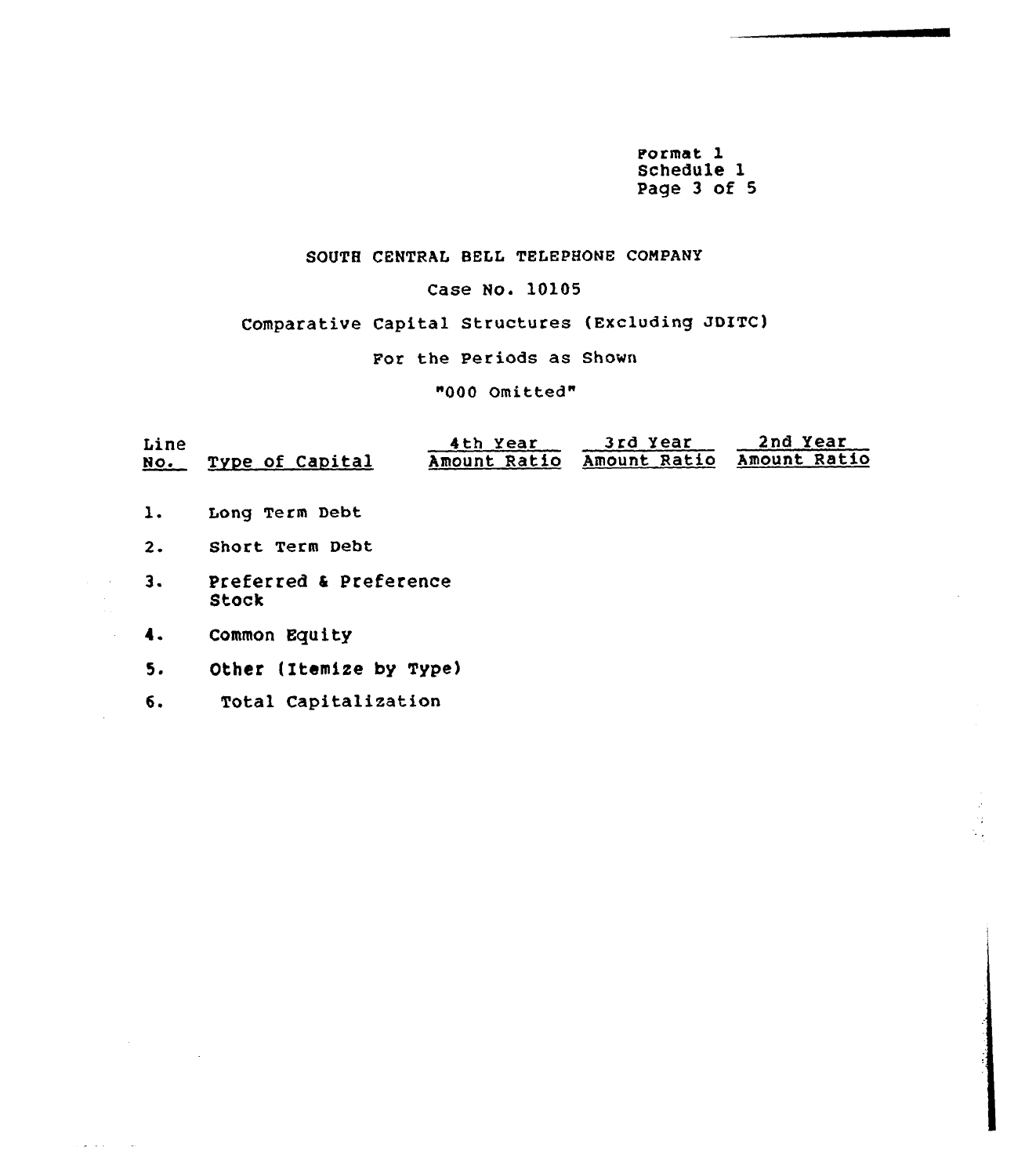Format 1 Schedule 1 Page <sup>4</sup> of 5

### SOUTH CENTRAL BELL TELEPHONE COMPANY

### Case No. 10105

Comparative Capital Structures (Excluding JDITC)

For the Periods as Shown

"000 Omitted"

| Line<br>No. | Type of Capital                 | lst Year<br>Amount Ratio | Test Year<br>Amount Ratio | Average<br>Test Year<br>Amount Ratio |  |  |  |  |
|-------------|---------------------------------|--------------------------|---------------------------|--------------------------------------|--|--|--|--|
| 1.          | Long Term Debt                  |                          |                           |                                      |  |  |  |  |
| 2.          | Short Term Debt                 |                          |                           |                                      |  |  |  |  |
| з.          | Preferred & Preference<br>Stock |                          |                           |                                      |  |  |  |  |
| 4.          | Common Equity                   |                          |                           |                                      |  |  |  |  |
| 5.          | Other (Itemize by Type)         |                          |                           |                                      |  |  |  |  |
| 6.          | Total Capitalization            |                          |                           |                                      |  |  |  |  |

÷.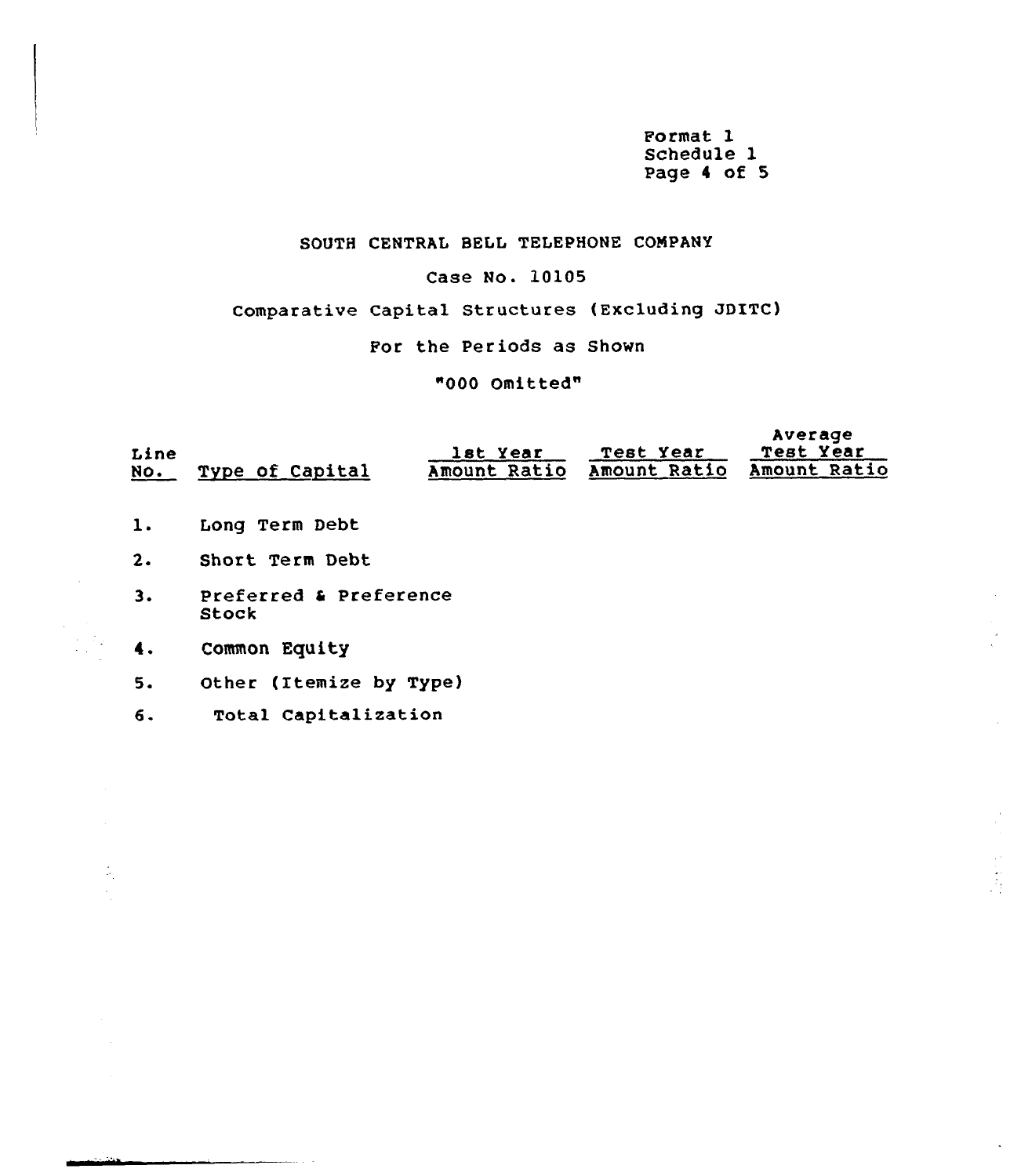Format 1 Schedule 1 Page 5 of 5

### SOUTH CENTRAL BELL TELEPHONE COMPANY

### Case No. 10105

### Comparative Capital Structures (Excluding JDITC)

### Por the Periods as Shown

"000 Omitted"

Line<br>No. Type of Capital

Latest Available Quarter<br>Amount Ratio Amount

 $1/\xi_{\rm T}$ 

- 1. Long Term Debt
- $2 -$ Short Term Debt
- 3. Preferred & Preference Stock
- 4. Common Equity
- 5. Other (Itemize by Type)
- $6.$ Total Capitalization

### Instructions:

- 1. Provide <sup>a</sup> calculation of the average test year data as shown in Format 1, Schedule 2.
- 2. If the applicant is <sup>a</sup> member of an affiliated group, the above data is to be provided for the parent company and the system consolidated.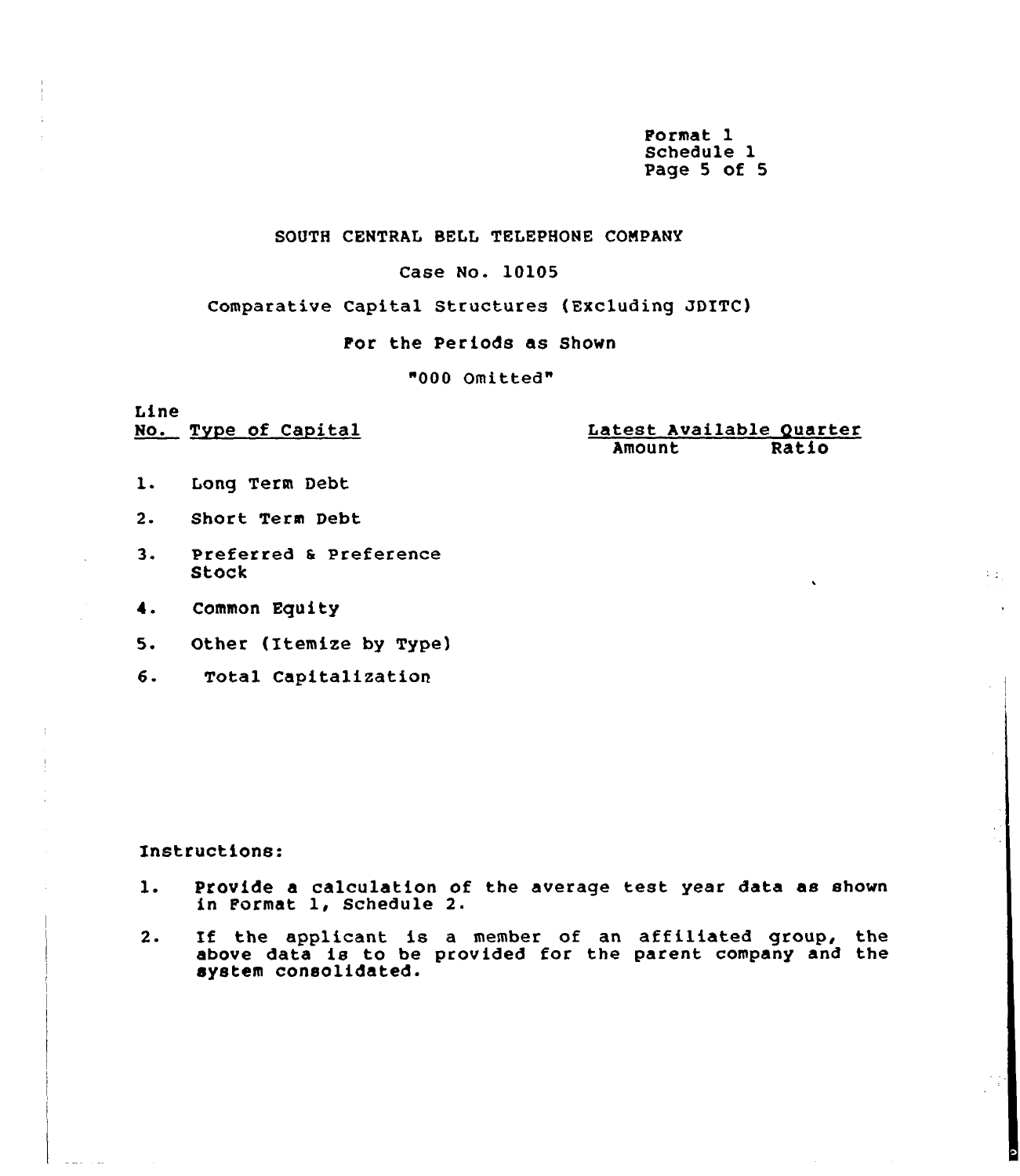pormat 2a Schedule 3

### SOUTH CENTRAL BELL TELEPHONE COMPANY

### Case No. 10105

Long-Term Debt and Preferred Stock Cost Rates

Annualized Cost Rate Long-Term Debt preferred stock

Parent Company:

Test Year

Latest Calendar year

System Consolidated:

Test Year

Latest Calendar year

Instruction:

- This schedule is to be completed only by applicants that are  $1.$ mis schedule is to be completed and the members of an affiliated group.
- Detailed vorkpapers shoving calculation of the above cost  $2.$ rates are to be available on request.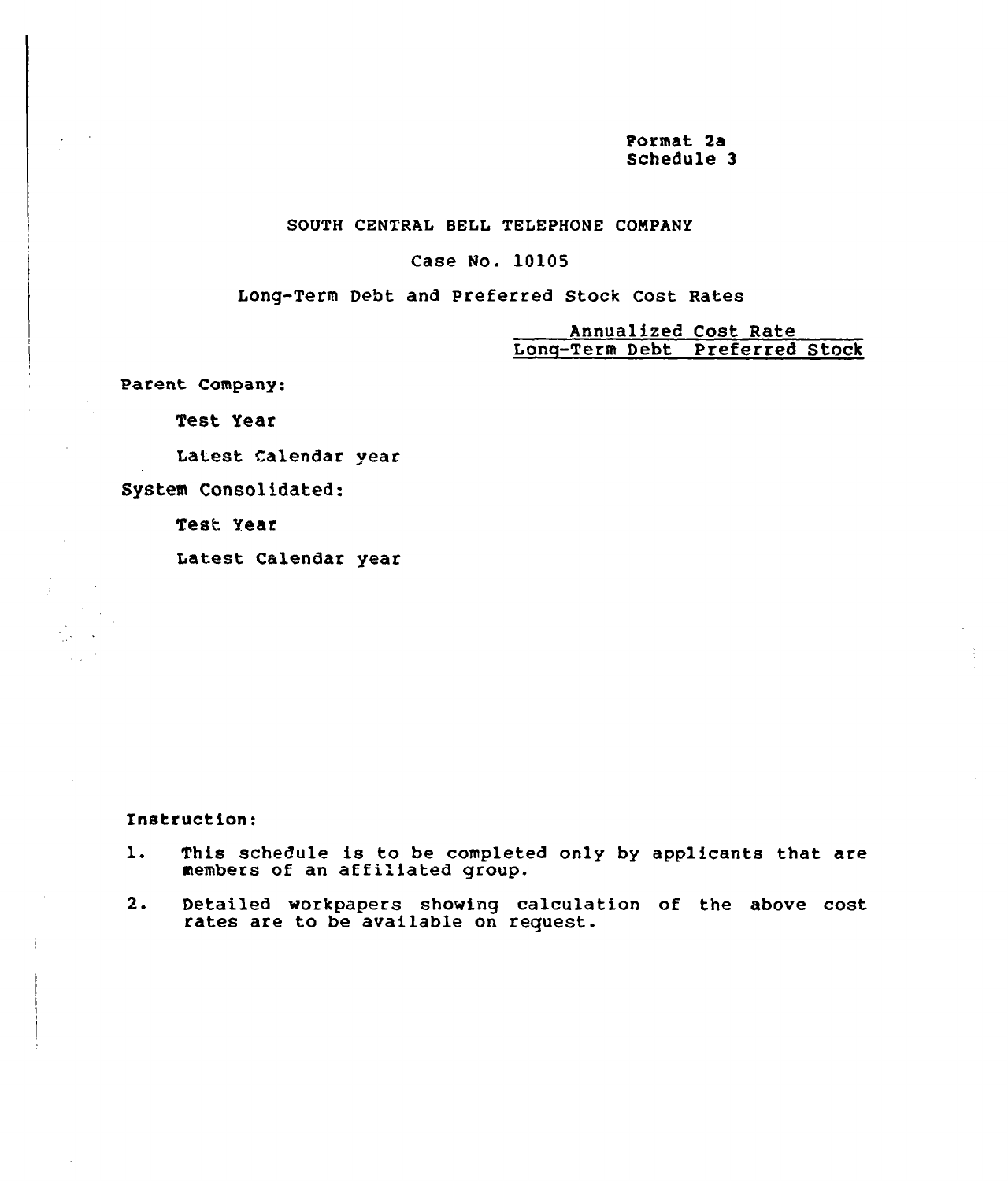Format 4b

### SOUTH CENTRAL BELL TELEPHONE COMPANY

### Case No. 10105

Quarterly and Annual Common Stock Information For the Periods as Shown

| Period   |                                                                                                 | Average<br>No. of Shares<br>Outstanding<br>(000)                                                                                                        | Book<br>Value<br>(5) | Earnings<br>per<br><i><b>Share</b></i><br>(5) | Dividend<br>Rate<br>Per Share<br>(5) | Return on<br>Average<br>Common Equity<br>(3) |
|----------|-------------------------------------------------------------------------------------------------|---------------------------------------------------------------------------------------------------------------------------------------------------------|----------------------|-----------------------------------------------|--------------------------------------|----------------------------------------------|
|          | <b>5th Calendar Year:</b><br>1st Quarter<br>2nd Quarter<br>3rd Quarter<br>4th Quarter<br>Annual |                                                                                                                                                         |                      |                                               |                                      |                                              |
|          | 4th Calendar Year:<br>1st Quarter<br>2nd Quarter<br>3rd Quarter<br>4th Quarter<br>Annual        |                                                                                                                                                         |                      |                                               |                                      |                                              |
|          | 3rd Calendar Year:<br>1st Quarter<br>2nd Quarter<br>3rd Quarter<br>4th Quarter<br>Annual        |                                                                                                                                                         |                      |                                               |                                      |                                              |
|          | 2nd Calendar Year:<br>lst Quarter<br>2nd Quarter<br>3rd Quarter<br>4th Quarter<br>Annual        |                                                                                                                                                         |                      |                                               |                                      |                                              |
|          | 1st Calendar Year:<br>lst Quarter<br>2nd Quarter<br>3rd Quarter<br>4th Guarter<br>Annual        |                                                                                                                                                         |                      |                                               |                                      |                                              |
|          | Latest Available Quarter                                                                        |                                                                                                                                                         |                      |                                               |                                      |                                              |
|          | Instructions:                                                                                   |                                                                                                                                                         |                      |                                               |                                      |                                              |
| ı.<br>2. |                                                                                                 | Report annual returns only.<br>If applicant is a member of an affiliate group, provide in a<br>separate schedule the above data for the parent company. |                      |                                               |                                      |                                              |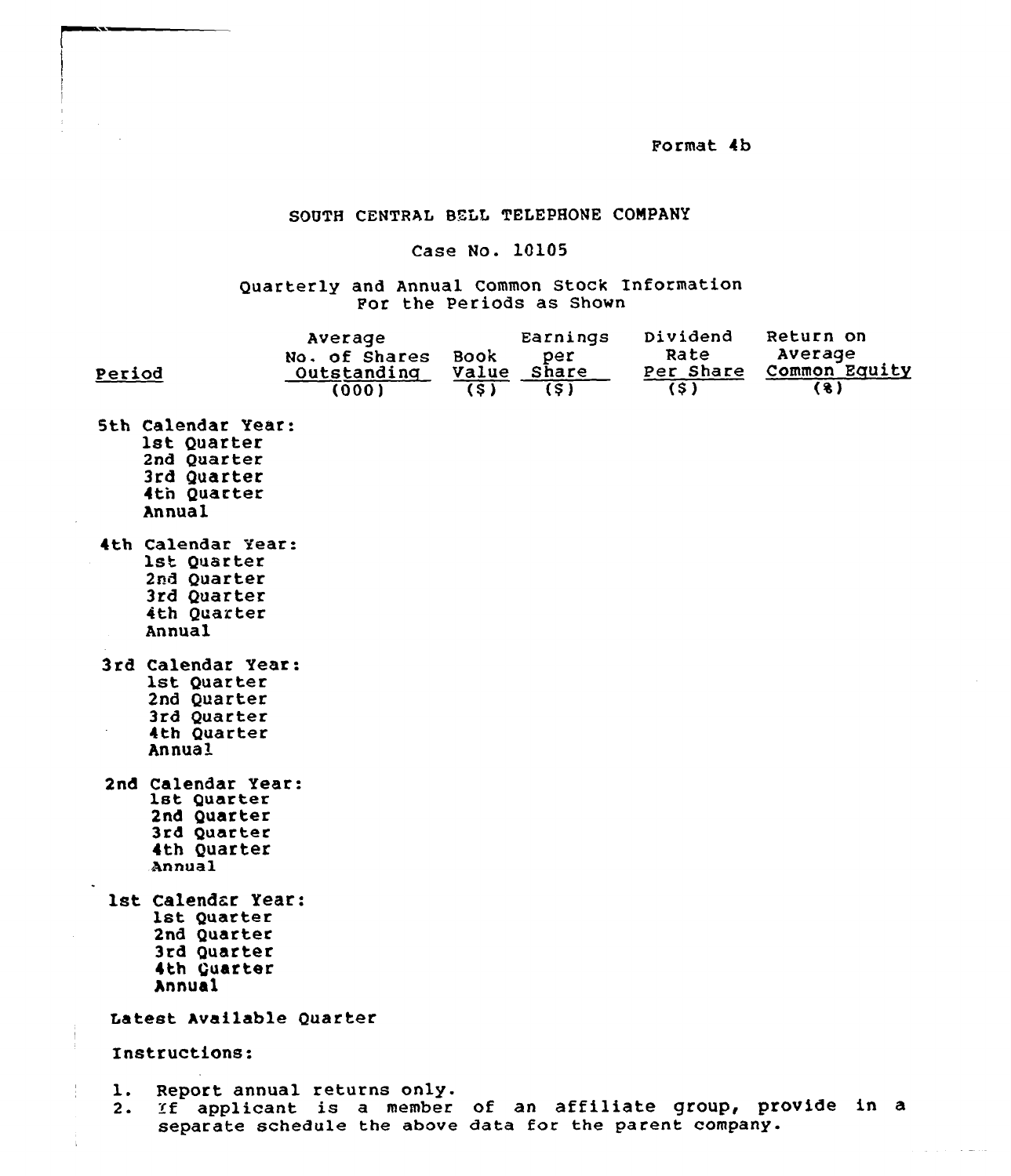Format 4c Page 1 of <sup>2</sup>

### SOUTH CENTRAL BELL TELEPHONE COMPANY

### Case No. LOL05

Common Stock - Market Price Enformation

Month

### **ITEM**

### January February March April May June

5th Year: Monthly High Nonthly Low Nonthly Closing Price 4th Year: Nonthly High Nonthly Low Monthly Closing Price 3rd Year: Nonthly High Monthly Low Nonthly Closing Price 2nd Year: Monthly High Monthly Low Monthly Closing Price Nonths to Date of Filings:

Nonthly High Monthly Low Nonthly Closing Price

Instructions:

- l. Indicate all stock splits by date and type.
- 2. If applicant is a member of an affiliate group, provide in a separate schedule the above data for the parent company.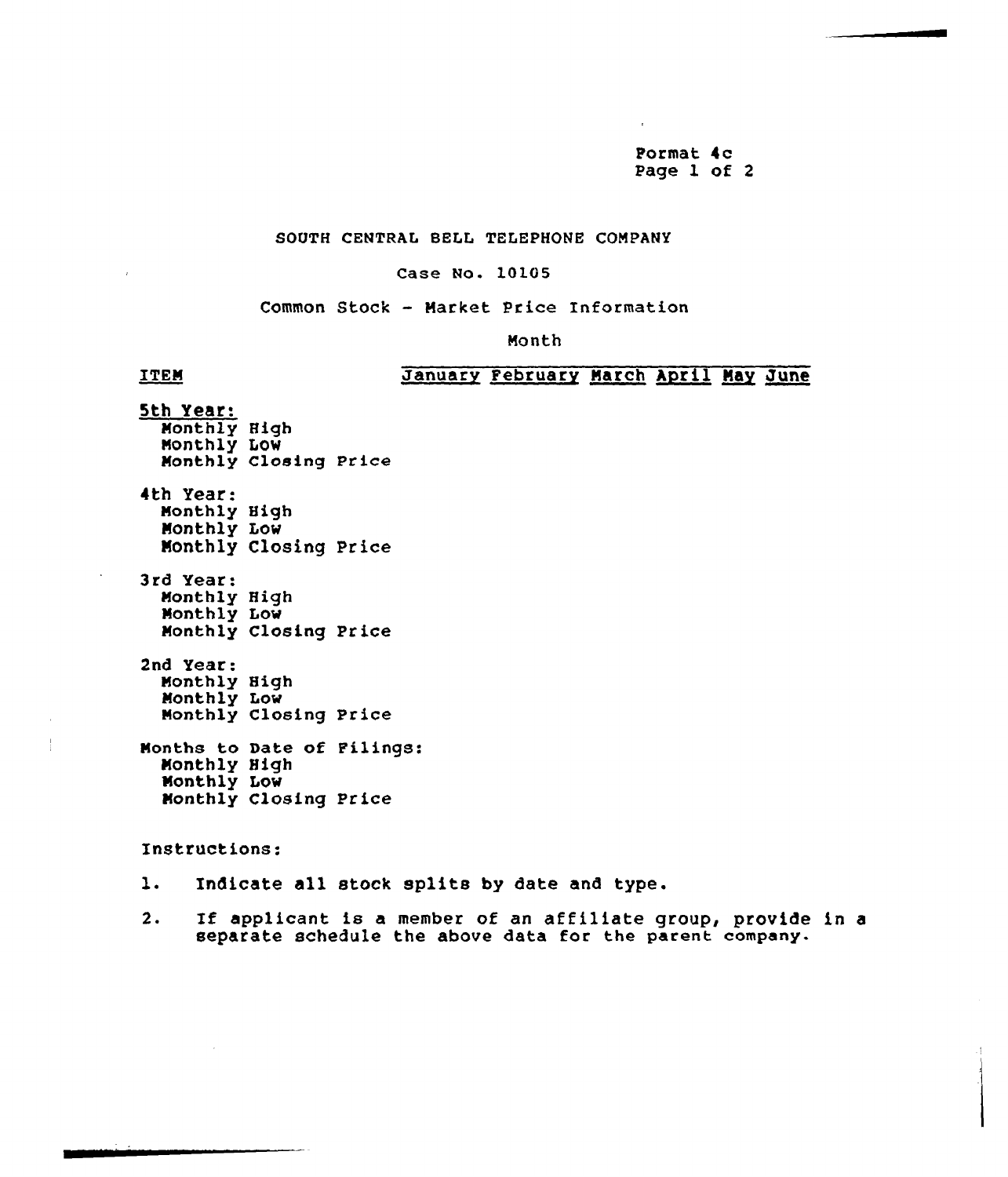Format 4c Page 2 of 2

 $\tau_{\rm c}$ 

 $\mathbb{R}^2$ 

 $\pm$ 

### SOUTH CENTRAL BELL TELEPHONE COMPANY

### Case No. 10105

Common Stock - Market Price Information

Month

### July August September October November December

5th Year: Monthly High Monthly Low Monthly Closing Price 4th Year: Monthly High Monthly Low Monthly Closing Price 3rd Year: Monthly High Monthly Low Monthly Closing Price 2nd Year: Monthly High Monthly Low Monthly Closing Price Months to Date of Filings: Monthly High Monthly Low Monthly Closing Price Instructions:  $\mathbf{1}$ . Indicate all stock splits by date and type.

Item

 $\sim 100$  km s  $^{-1}$ 

 $2.$ If applicant is a member of an affiliate group, provide in a separate schedule the above data for the parent company.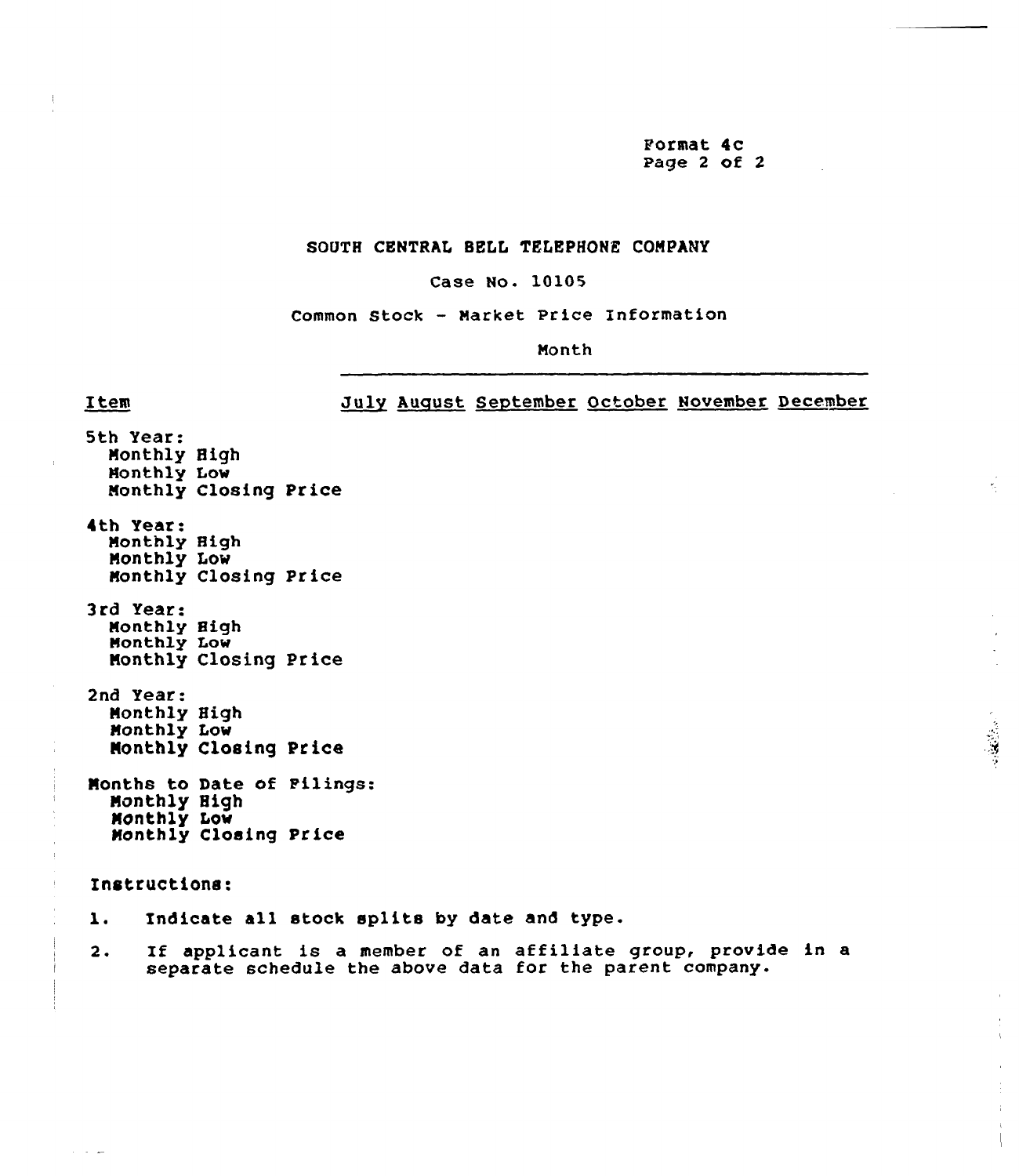Pormat 5 Page 1 of 4

### SOUTH CENTRAL BELL TELEPHONE COMPANY

### Case No. 10105

Computation of Fixed Charge Coverage Ratios<br>For the Periods as Shown

|            | 10th Calendar Year |            | 9th Calendar Year |            | 8th Calendar Year |
|------------|--------------------|------------|-------------------|------------|-------------------|
|            | Bond or            |            | Bond or           |            | Bond or           |
|            | Mortq.             |            | Mortg.            |            | Mortg.            |
|            | Indenture          |            | Indenture         |            | Indenture         |
| <b>SEC</b> | Require-           | <b>SEC</b> | Require-          | <b>SEC</b> | Require-          |
| Method     | ment               | Method     | ment              | Method     | ment              |

### No. Item

Net Income Additions Itemize

Total Additions Deductions: Itemize

**Total Deductions** 

Income Available for Pixed Charge Coverage

**Fixed Charges** 

Fixed Charge Coverage<br>Ratio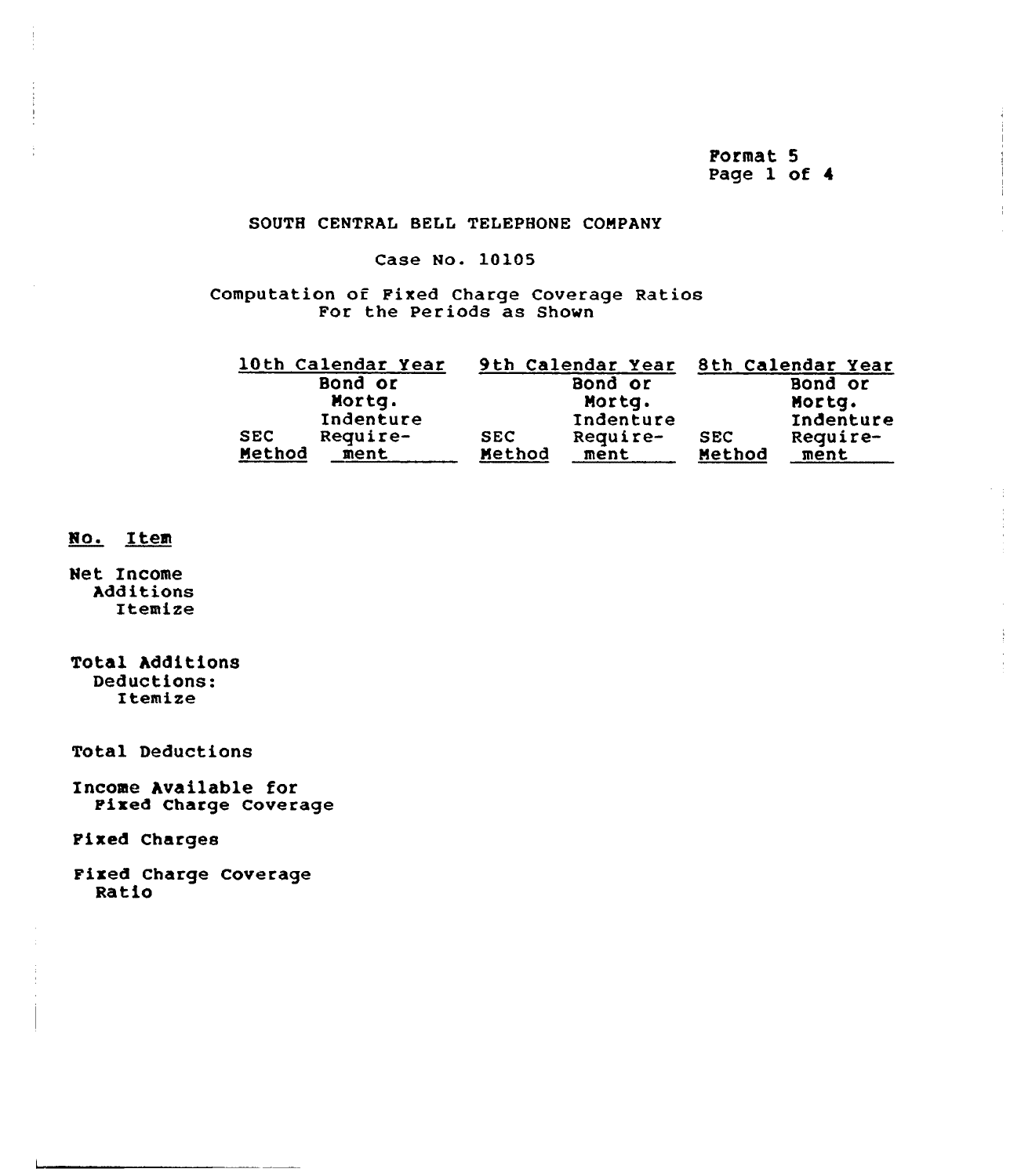Format 5 Page  $2$  of  $4$ 

### SOUTH CENTRAL BELL TELEPHONE COMPANY

### Case No. 10105

Computation of Fixed Charge Coverage Ratios For the Periods as Shown

|            | 7th Calendar Year |            | 6th Calendar Year |            | 5th Calendar Year |
|------------|-------------------|------------|-------------------|------------|-------------------|
|            | Bond or           |            | Bond or           |            | Bond or           |
|            | Mortg.            |            | Mortq.            |            | Mortg.            |
|            | Indenture         |            | Indenture         |            | Indenture         |
| <b>SEC</b> | Require-          | <b>SEC</b> | Require-          | <b>SEC</b> | Require-          |
| Method     | ment              | Method     | ment              | Method     | ment              |

### Io. Item

Net Income Additions Itemize

Total Additions Deductions: Itemize

Total Deductions

Income Available for Fixed Charge Coverage

Fixed Charges

**Fixed Charge Coverage** Ratio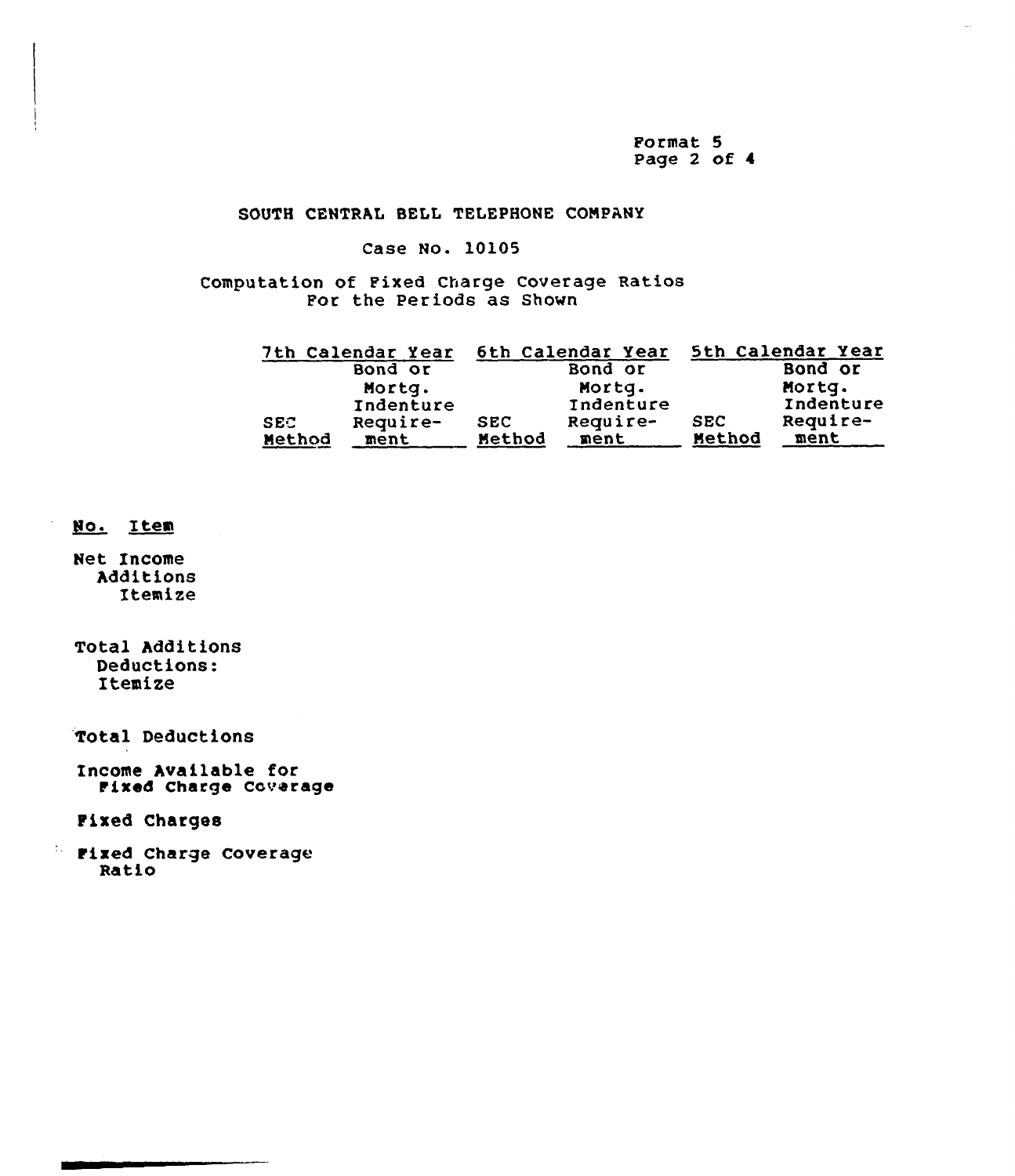Format 5 Page 3 of 4

<u>المحمد التي توقع من المر</u>

### SOOTH CENTRAL SELL TELEPHONE CONPMY

### Case No. 10105

ComPutation of Fixed Charge Coverage Ratios For the Periods as Shown

|            | 4th Calendar Year |            | 3th Calendar Year |            | 2nd Calendar Year |
|------------|-------------------|------------|-------------------|------------|-------------------|
|            | Bond or           |            | Bond or           |            | Bond or           |
|            | Mortg.            |            | Mortg.            |            | Mortg.            |
|            | Indenture         |            | Indenture         |            | Indenture         |
| <b>SEC</b> | Require-          | <b>SEC</b> | Require-          | <b>SEC</b> | Require-          |
| Method     | ment              | Method     | ment              | Method     | ment              |

### No. Item

Net Income Additions Itemize

Total Additions Deductions: Itemize

Total Deductions

Income Available for Fixed Charge Coverage

Fixed Charges

Fixed Charge Coverage Ratio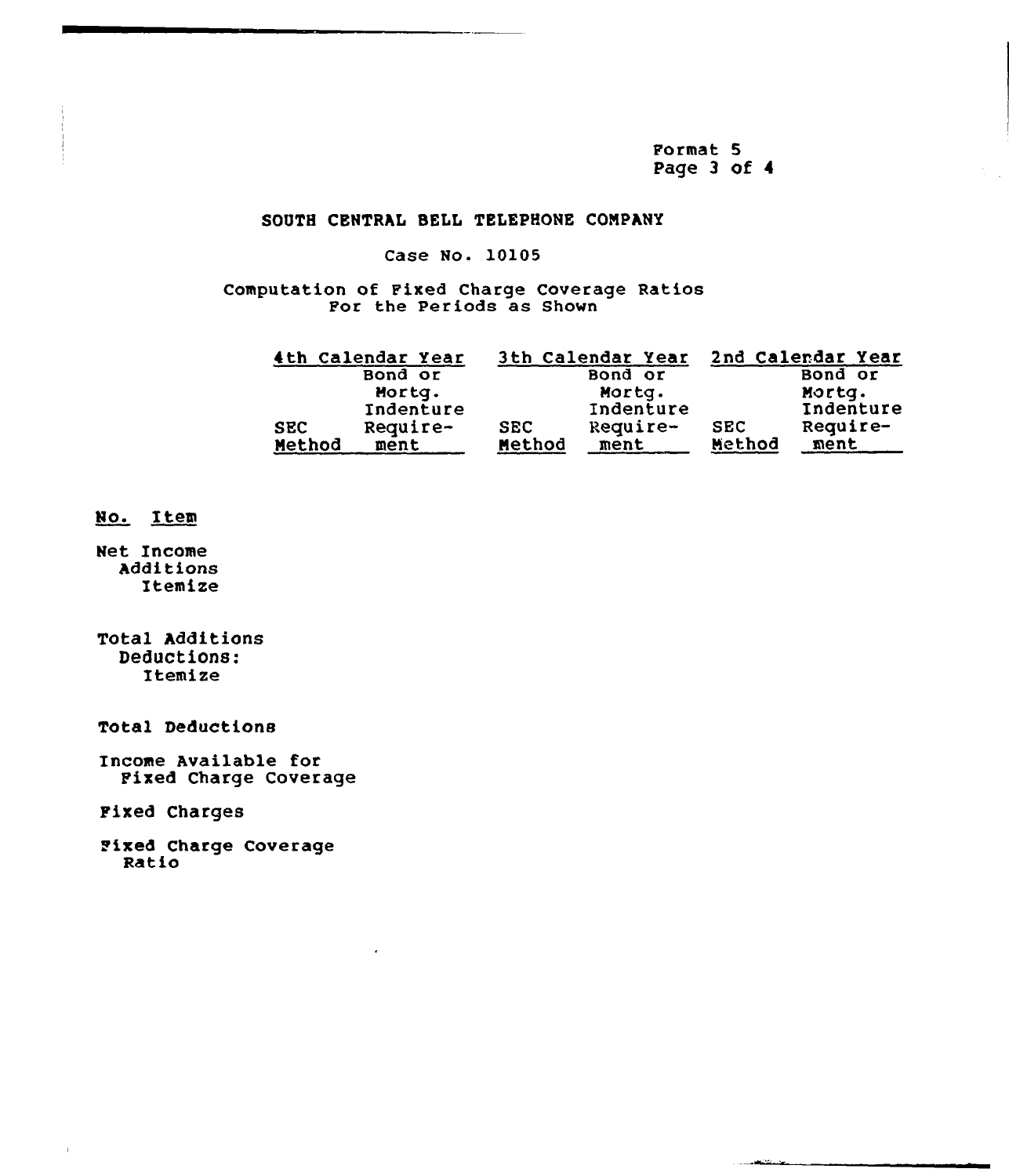Format 5 Page 4 of 4

### SOUTH CENTRAL BELL TELEPHONE COMPANY

### Case No. 10105

Computation of Fixed Charge Coverage Ratios For the Periods as Shown

|            | 1st Calendar Year |            | Test Year |
|------------|-------------------|------------|-----------|
|            | Bond or           |            | Bond or   |
|            | Mortg.            |            | Mortg.    |
|            | Indenture         |            | Indenture |
| <b>SEC</b> | Require-          | <b>SEC</b> | Require-  |
| Method     | ment              | Method     | ment      |

### No. Item

Net Income Additions Itemize

Total Additions Deductions: Itemize

Total Deductions

Income Available for Fixed Charge Coverage

Fixed Charges

Fixed Charge Coverage Ratio